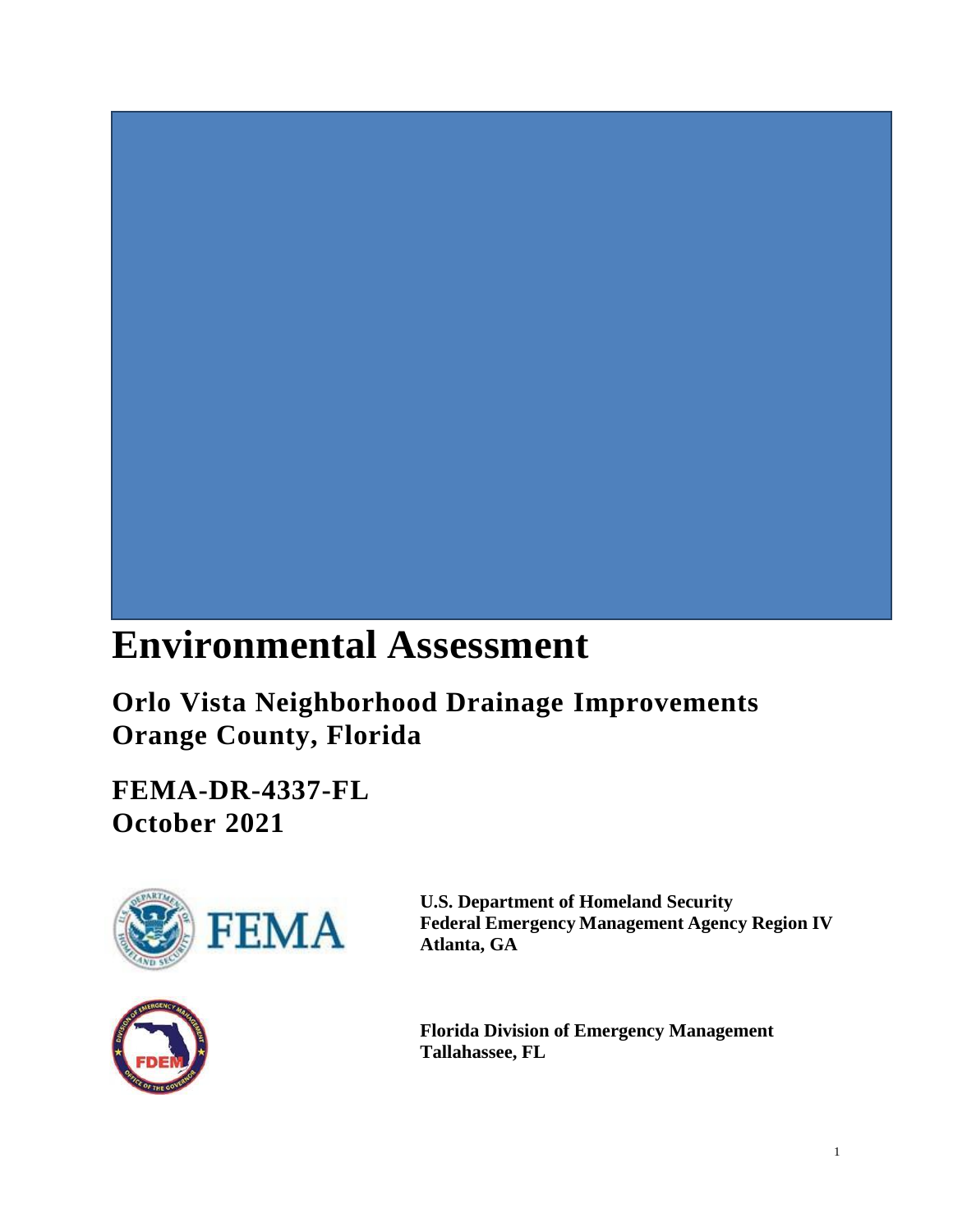# <span id="page-1-0"></span>**TABLE OF CONTENTS**

| 1.0                                                                                                                      |
|--------------------------------------------------------------------------------------------------------------------------|
| 2.0                                                                                                                      |
|                                                                                                                          |
| 3.1<br>ALTERNATIVE 2: INCREASE STORAGE CAPACITY FOR THREE EXISTING PONDS AND CREATE A NEW PUMP STATION (PREFERRED<br>3.2 |
| 3.3                                                                                                                      |
|                                                                                                                          |
| 4.1                                                                                                                      |
| 4.1.1                                                                                                                    |
| 4.2<br>4.2.1                                                                                                             |
| 4.2.2                                                                                                                    |
| 4.2.3                                                                                                                    |
|                                                                                                                          |
| 4.3.1                                                                                                                    |
| 4.3.2                                                                                                                    |
| 5.0                                                                                                                      |
| 6.0                                                                                                                      |
| 7.0                                                                                                                      |
| 8.0                                                                                                                      |
| 9.0                                                                                                                      |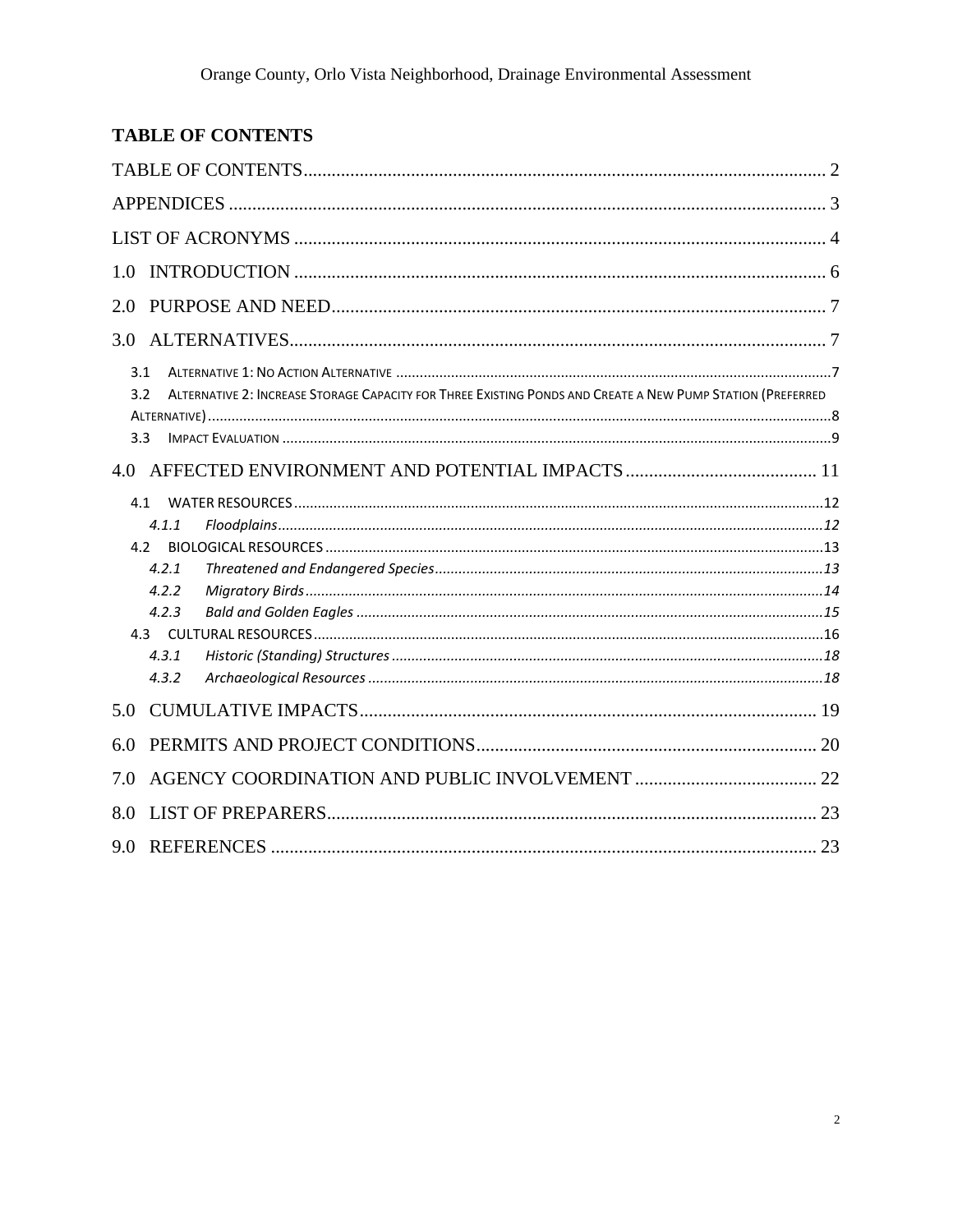#### <span id="page-2-0"></span>**APPENDICES**

- APPENDIX A: Scoping Checklist
- APPENDIX B: Project Location and Ground Disturbance Map
- APPENDIX C: EO 11988 8 Step Checklist
- APPENDIX D: Flood Insurance Rate Map (FIRM)
- APPENDIX E: Drainage Design Report by Geosyntec Consultant, Inc.
- APPENDIX F: IPaC Official Species List
- APPENDIX G: USFWS National Standard Conservation Measures
- APPENDIX H: FDEP Generic Permit for Discharge of Groundwater Number FLG072449
- APPENDIX I: SFWMD Environmental Resource Permit Number 48-103547-P
- APPENDIX J: Public Involvement Mailers
- APPENDIX K: Public Involvement Meeting August 20, 2019 Presentation
- APPENDIX L: Public Involvement Meeting July 23, 2020 Presentation
- APPENDIX M: Wetlands Map
- APPENDIX N: USACE Notice of No Permit Required
- APPENDIX O: USFWS Short-Term Eagle Incidental Take Permit Number MB89957D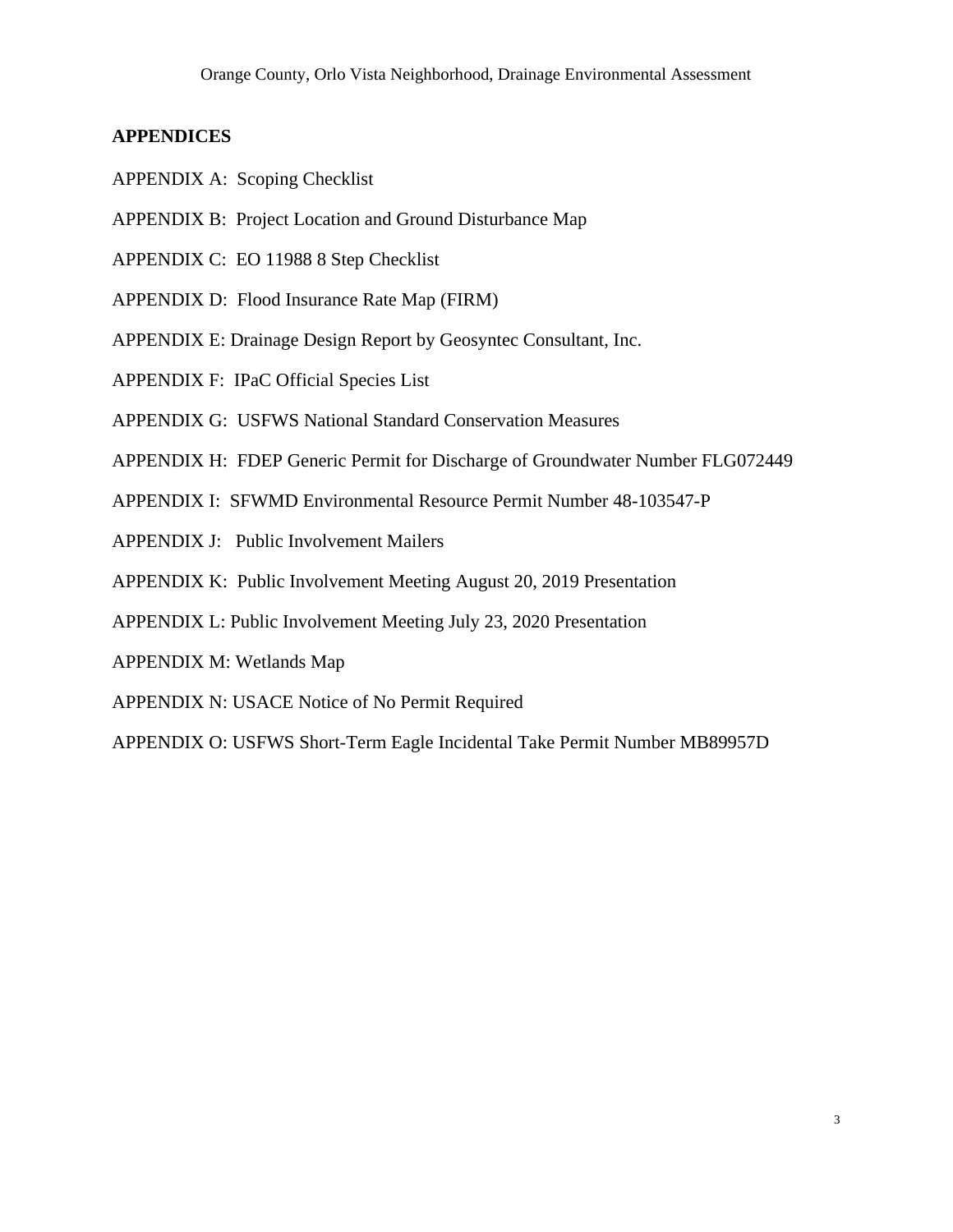# <span id="page-3-0"></span>**LIST OF ACRONYMS**

| <b>APE</b>  | Area of Potential Effects                         |  |
|-------------|---------------------------------------------------|--|
| <b>BFE</b>  | <b>Base Flood Elevation</b>                       |  |
| <b>BMP</b>  | <b>Best Management Practices</b>                  |  |
| <b>CBRS</b> | <b>Coastal Barrier Resources Act</b>              |  |
| <b>CCCL</b> | <b>Coastal Construction Control Line</b>          |  |
| <b>CEQ</b>  | <b>Council of Environmental Quality</b>           |  |
| <b>CFR</b>  | Code of Federal Regulations                       |  |
| EA          | <b>Environmental Assessment</b>                   |  |
| EO          | <b>Executive Order</b>                            |  |
| <b>EPA</b>  | <b>Environmental Protection Agency</b>            |  |
| ERP         | <b>Environmental Resource Permit</b>              |  |
| ESA         | <b>Endangered Species Act</b>                     |  |
| <b>FAC</b>  | Florida Administrative Code                       |  |
| <b>FDEP</b> | Florida Department of Environmental Protection    |  |
| <b>FDEM</b> | Florida Division of Emergency Management          |  |
| <b>FEMA</b> | Federal Emergency Management Agency               |  |
| FIRM        | Flood Insurance Rate Map                          |  |
| <b>FWC</b>  | Florida Fish and Wildlife Conservation Commission |  |
| <b>GHG</b>  | <b>Greenhouse Gas</b>                             |  |
| <b>HDPE</b> | <b>High-Density Polyethylene</b>                  |  |
| <b>HMGP</b> | <b>Hazard Mitigation Grant Program</b>            |  |
| <b>IPaC</b> | <b>Information for Planning and Consultation</b>  |  |
| LF          | <b>Linear Feet</b>                                |  |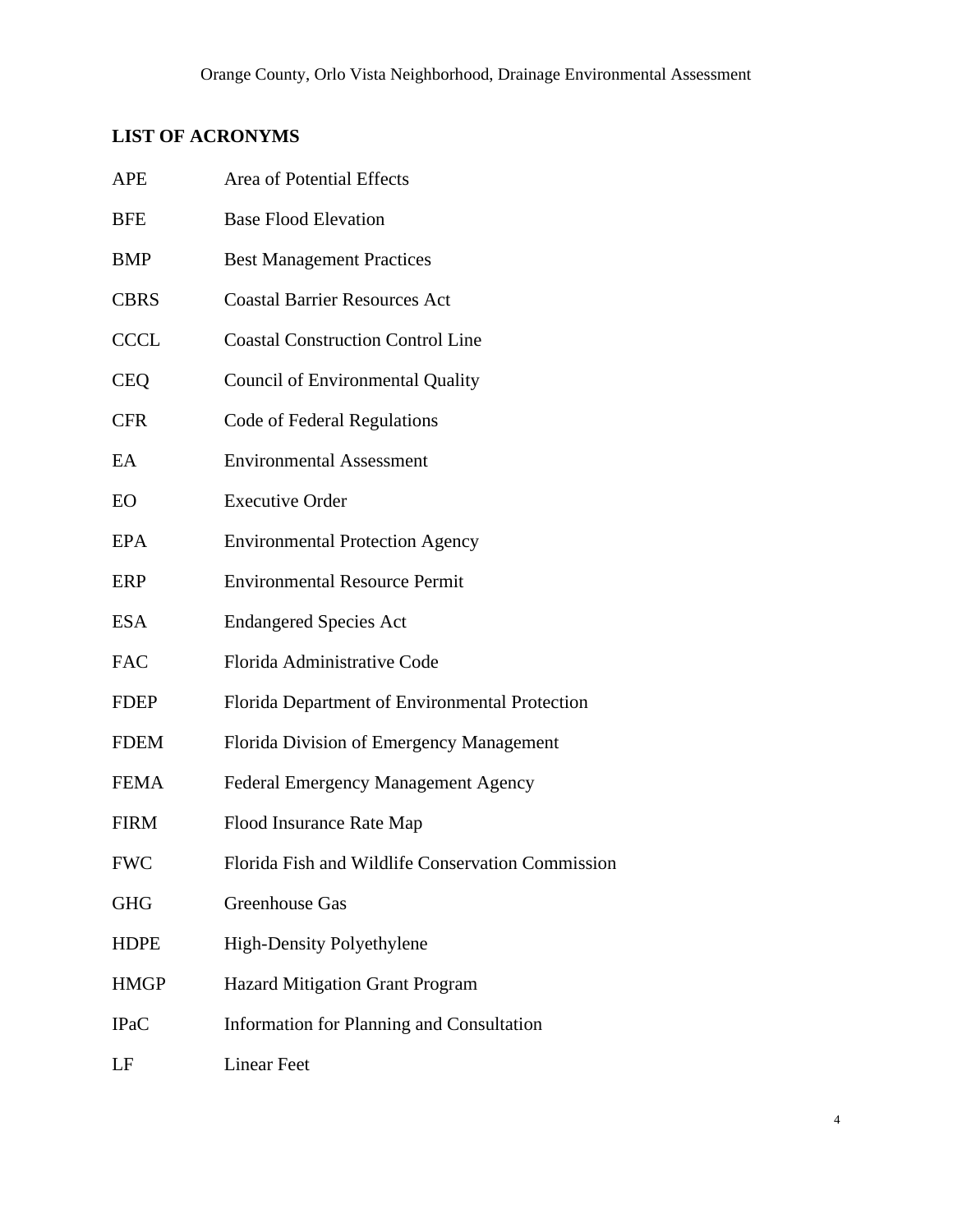| MBTA | <b>Migratory Bird Treaty Act</b> |  |
|------|----------------------------------|--|
|------|----------------------------------|--|

- NEPA National Environmental Policy Act
- NHPA National Historic Preservation Act
- NMFS National Marine Fisheries Service
- NOAA National Oceanic and Atmospheric Administration
- NPDES National Pollutant Discharge Elimination System (NPDES)
- NRHP National Register of Historic Places
- NWI National Wetland Inventory
- OEHP Office of Environmental Planning & Historic Preservation
- RCP Reinforced Concrete Pipe
- SFWMD South Florida Water Management District
- SHPO State Historic Preservation Office
- Stafford Act Robert T. Stafford Disaster Relief and Emergency Assistance Act
- USC Unites States Code
- USFWS United States Fish and Wildlife Service
- USACE United States Army Corps of Engineers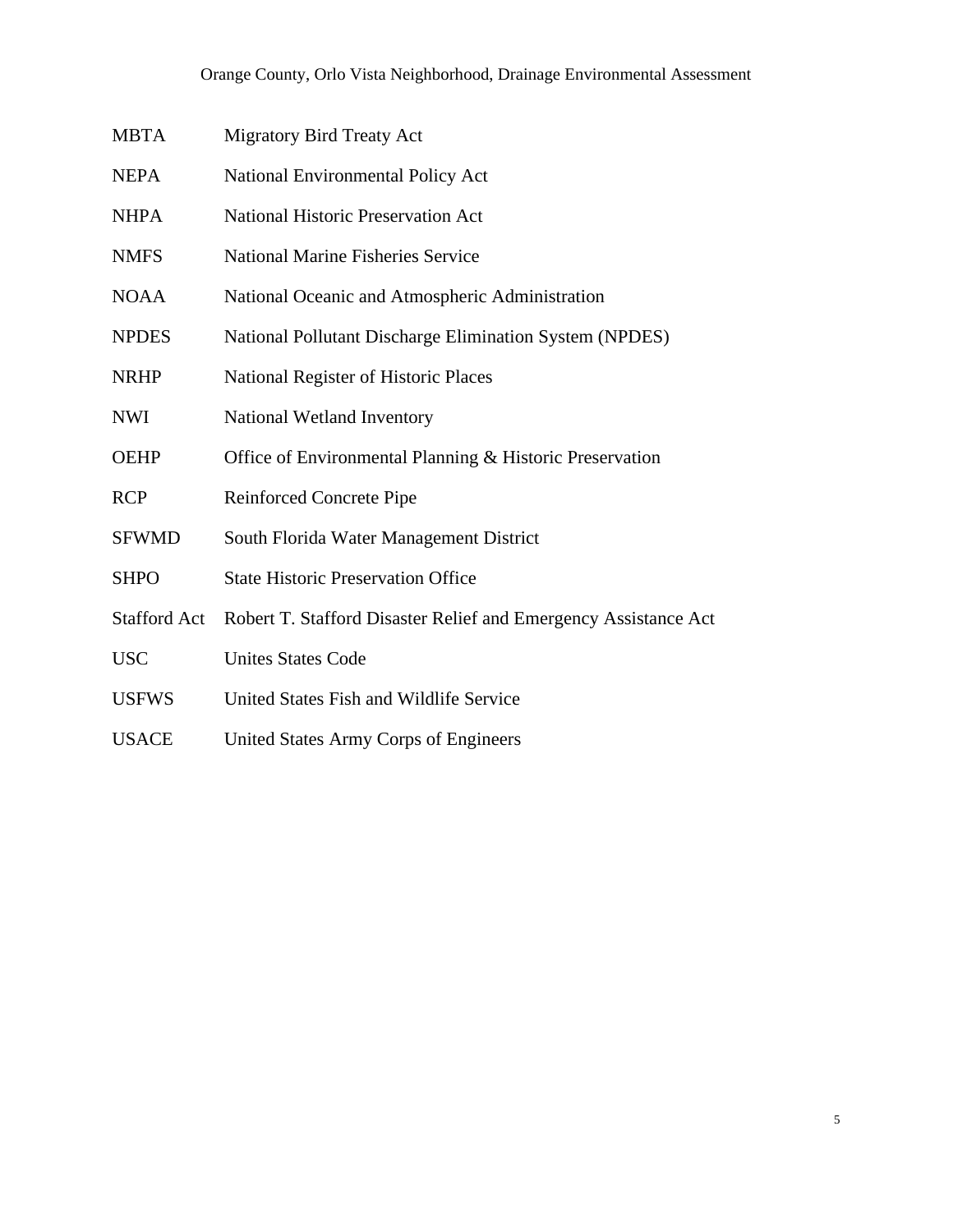#### <span id="page-5-0"></span>**1.0 INTRODUCTION**

 storm passed, the neighborhood of Orlo Vista in Orange County, Florida 32811 received nearly 10 inches of rain in one day. The excess rainwater surface flows overwhelmed drainage pumps and The eye of Hurricane Irma passed west of Orange County, Florida on September 11, 2017. As the caused three ponds to overflow and flood into the neighborhood. Approximately 500 homes were flooded and over 200 people were rescued due to the flooding event.

 The Orlo Vista neighborhood is located within western Orange County bound by West Colonial Drive (State Road 50), Pine Hills Road, Old Winter Garden Road (County Road 526), Carter Street, and Hiawassee Road. The neighborhood encompasses roughly 1.9 square miles and includes a population of 6,047 people and 2,314 households.

 Mitigation Grant Program (HMGP) funds from the Federal Emergency Management Agency Act (Stafford Act), 42 United States Code (USC) 5170(c), to deepen and regrade three existing ponds, decommission the existing pump station, install a new pump station with backup power, and install new force main connections within the Orlo Vista neighborhood (4337-0023). In Code of Federal Regulations (CFR) Part 206 (44 CFR 206), and FDEM Mitigation Bureau Non- and FDEM are required to analyze the potential environmental impacts of the Proposed Action Orange County does not qualify for use of Department of Homeland Security (DHS) Categorical Exclusion N9 for federal assistance for flood hazard reduction actions because the project activities The county, through the Florida Division of Emergency Management (FDEM), applied for Hazard (FEMA) under Section 404 of the Robert T. Stafford Disaster Relief and Emergency Assistance accordance with the Stafford Act, regulations promulgated pursuant thereto and codified in 44 Federal Representative Memorandum of Agreement (MOA), dated November 14, 2017, FEMA prior to making an informed decision regarding project funding. The proposed action presented by affect an area greater than 25 acres. Therefore, this Environmental Assessment (EA) has been prepared by FDEM and FEMA in accordance with the National Environmental Policy Act (NEPA) (Public Law 91-190, as amended) and its implementing regulations at 40 CFR Parts 1500—1508) promulgated by the President's Council on Environmental Quality (CEQ).

 Recent changes to the CEQ regulations (40 CFR Part 1500–1508) became effective on September 14, 2020; 85 Fed. R. 43304-76 (July 16, 2020). As stated in 40 CFR Part 1506.13, the new regulations apply to any NEPA process begun after September 14, 2020. The scoping of the conforms to the CEQ NEPA implementing regulations that were in place prior to September 14, proposed action and NEPA process substantively commenced prior to that date; therefore, this EA 2020, and policies issued by the Department of Homeland Security Directive 023-01, Rev 01, and FEMA Directive 108-1.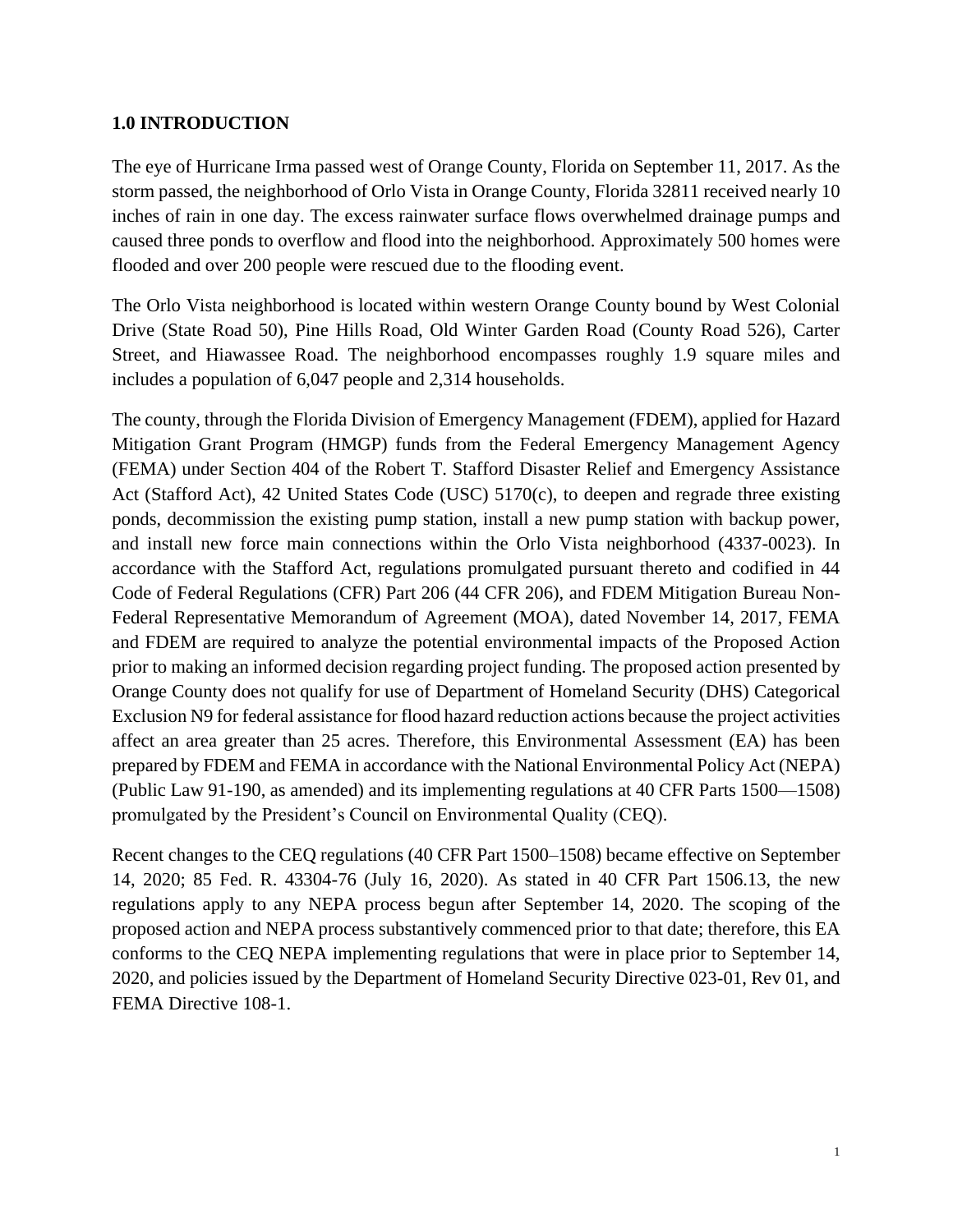#### <span id="page-6-0"></span>**2.0 PURPOSE AND NEED**

 previous disaster event significantly flooded the surrounding residential structures in the area and The purpose of the proposed action is to provide the county the means to adequately provide flood mitigation measures to reduce future flooding risk in the Orlo Vista neighborhood, protecting lives and improved property from future damages. The need for the proposed action, resulting from the impacts from Hurricane Irma in 2017, is to improve drainage capacity to the community. The required over 200 people to be rescued from the neighborhood. The proposed action would reduce the risk of flood loss in the area.

 The proposed action is consistent with the requirements of HMGP as authorized by Section 404 of the Stafford Act, 42 USC 5170(c). When authorized by the President as a result of a major disaster declaration, the HMGP program makes funding available in designated areas to provide opportunities to take critical mitigation measures to reduce the risk of loss of life and property from future disasters.

#### <span id="page-6-1"></span>**3.0 ALTERNATIVES**

 Alternative and the Preferred Action Alternative, which is to increase the storage capacity for three Harvey, Irma, Maria, and Nate (Federal Register Notice FEMA-2017-0035), these alternatives are parcels, increasing the pump station discharge capacity, and constructing an impoundment berm The alternatives that were considered in addressing the purpose and need, are the No Action existing ponds and the creation of a new pump station in the Orlo Vista Neighborhood. Per the utilization of streamlined procedures for environmental assessments associated with Hurricanes the only alternatives requiring consideration in this EA. The alternatives that were considered but dismissed included the proposed acquisition and demolition of 100 low-lying properties and structures, the removal of roads, and the horizontal expansion of existing ponds into the acquired around the pond. These alternatives were dismissed because they would have removed residents from their community, may have disproportionally impacted low income or minority residents, and would not provide adequate storage volume for water to prevent flood loss.

#### <span id="page-6-2"></span>**3.1 Alternative 1: No Action Alternative**

 Under the No Action Alternative, the drainage improvement project would not be constructed. would not be further protected from future storm events. The Orlo Vista neighborhood would remain at a higher risk of flood loss and the county would continue to maintain the existing current Under this alternative, the capacity of the drainage system would remain the same and the area drainage facilities.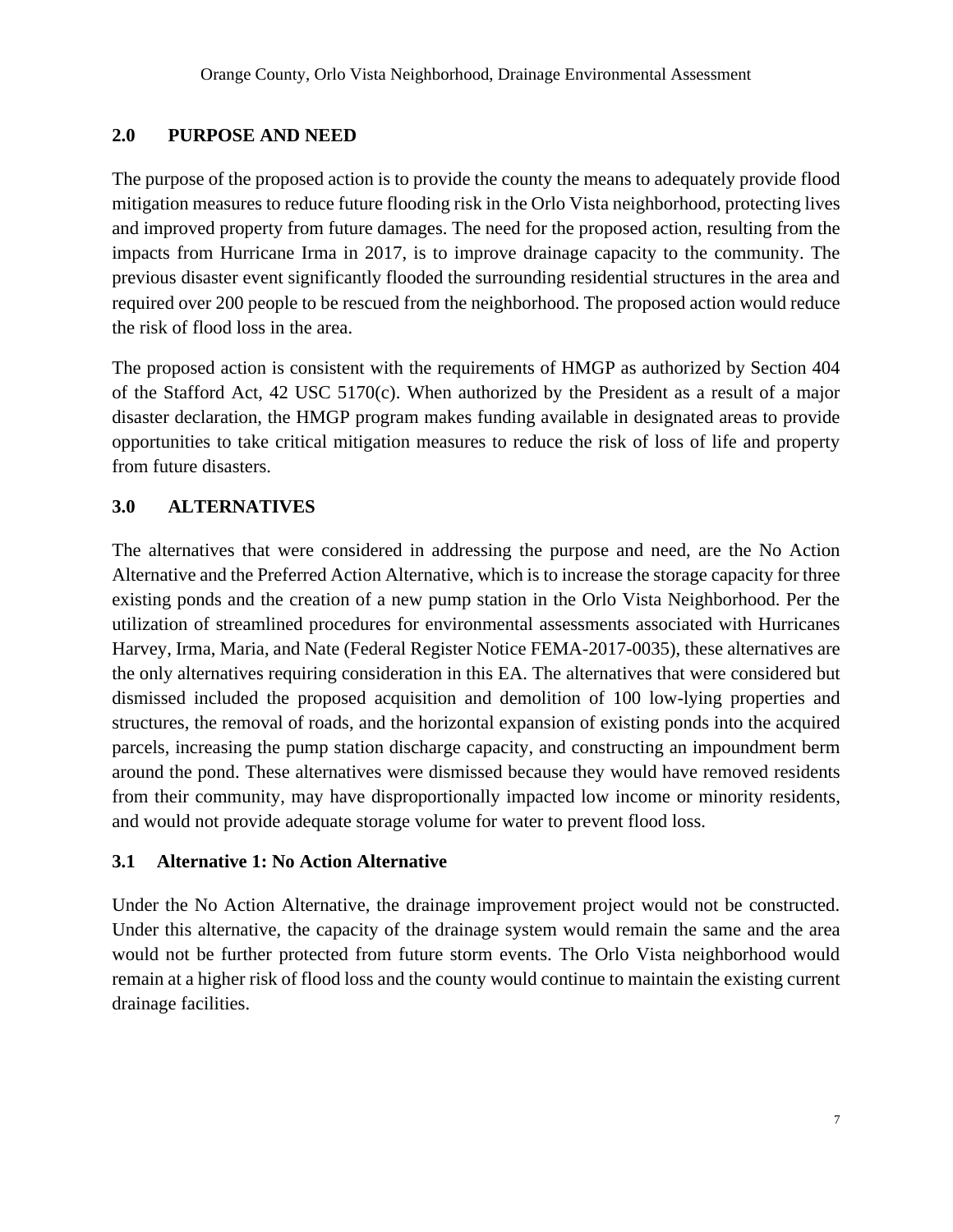#### <span id="page-7-0"></span>**3.2 Alternative 2: Increase Storage Capacity for Three Existing Ponds and Create a New Pump Station (Preferred Alternative)**

 Under the Preferred Alternative, the proposed drainage improvement project would be implemented within the Orlo Vista Neighborhood. The county proposes to provide drainage for the area and protect the residential buildings surrounding the project area. The Preferred improvements through the excavation of three existing ponds to increase depth and capacity, demolishing the existing pump station, and construct a new pump station and force mains (Appendix B). The project would provide flood mitigation measures to reduce future flooding risk Alternative would provide protection against a 100-year storm event.

 (GPS coordinates: 28.547016, -81.453103), and south pond, also known as Lake Venus (GPS acres, and south pond is 5.93 acres. All three ponds would be graded and armored with geo-web of at least 60 feet, north pond would have a design depth of 62 feet, and south pond would have a The proposed pond excavation would occur within three ponds adjacent to each other and west of the Orlo Vista community: west pond (GPS coordinates: 28.546001, -81.455712), north pond coordinates: 28.545055, -81.452897). West pond has an area of 27.15 acres, north pond is 7.44 and filled with crushed coarse aggregate when necessary. West pond would have a designed depth design depth of 60 feet. The ponds will not be expanded horizontally.

The proposed project would also include the installation of three 48-inch reinforced concrete pipe (RCP) culverts providing necessary connectivity between the ponds and contributing drainage area. 333 linear feet (LF) of 48-inch RCP would be installed between GPS coordinates (28.545291, -81.453608) and (28.545287, -81.456515) to connect south pond and west pond. 349 LF of 48 inch RCP would be installed to connect north pond and west pond from GPS coordinates (28.546604, -81.454648) to (28.546608, -81.453555), and 31 LF of 48-imch RCP would be installed to connect the contributing drainage area to the west pond.

 be approximately 40,000 gallons per minute. A permanent backup generator would also be installed at the new pump station. The proposed concrete structure would include three 24-inch A new pump station would be constructed at the southern slope of west pond (GPS coordinates: 28.544284, -81.454419) and would include three submerged axial/mixed flow pumps each with a capacity of approximately 13,333 gallons per minute. The total flow rate for all three pumps would vertical pipes inside three exterior walls, and a bar screen located on the pond-facing side of the structure. A catwalk would be situated atop the structure for maintenance access. The structure would be mostly submerged, while the electrical equipment and generator would be situated near the pump station.

 The existing pumps for the pump station would be removed and a 48-inch high-density polyethylene (HDPE) pipe force main, located at (GPS coordinates: 28.544264, -81.454365) would be connected to the existing force main at (GPS coordinates: 28.541354, -81.4541833). This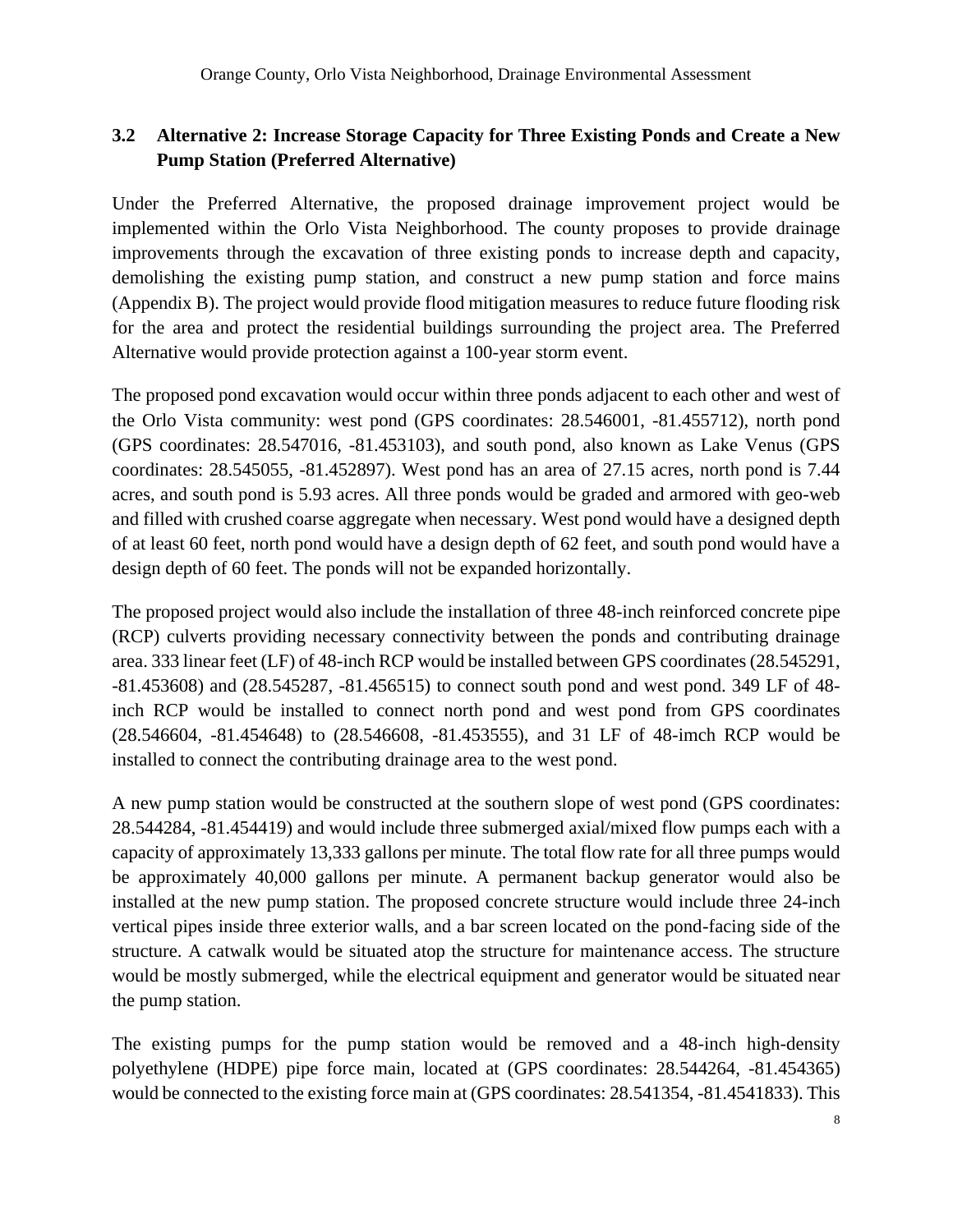new configuration would convey water approximately 1,167.56 LF from the new pump station to the existing pump station which currently conveys water to Shingle Creek.

#### <span id="page-8-0"></span>**3.3 Impact Evaluation**

 effects on natural resources and on the components, structures, and functioning of affected cumulative. Effects may also include those resulting from actions which may have both beneficial and detrimental effects, even if on balance the agency believes that the effect will be beneficial" The Council on Environmental Quality (CEQ) notes: "Effects includes ecological (such as the ecosystems), aesthetic, historic, cultural, economic, social, or health, whether direct, indirect, or (40 CFR 1508.8).

When possible, quantitative information is provided to establish potential impacts; otherwise, the potential qualitative impacts are evaluated based on the criteria listed in Table 3.0.1:

| <b>Impact Scale</b> | Criteria                                                                                                                                                                                                                                                                                                                                             |
|---------------------|------------------------------------------------------------------------------------------------------------------------------------------------------------------------------------------------------------------------------------------------------------------------------------------------------------------------------------------------------|
| None/Negligible     | The resource area would not be affected and there would be no impact, OR<br>changes or benefits would either be non-detectable or, if detected, would<br>have effects that would be slight and local. Impacts would be well below<br>regulatory standards, as applicable.                                                                            |
| Minor               | Changes to the resource would be measurable, but the changes would be<br>small and localized. Impacts or benefits would be within or below<br>regulatory standards, as applicable. Mitigation measures would reduce any<br>potential adverse effects.                                                                                                |
| Moderate            | Changes to the resource would be measurable and have either localized or<br>regional scale impacts/benefits. Impacts would be within or below<br>regulatory standards, but historical conditions would be altered on a short-<br>term basis. Mitigation measures would be necessary, and the measures<br>would reduce any potential adverse effects. |
| Major               | Changes to the resource would be readily measurable and would have<br>substantial consequences/benefits on a local or regional level. Impacts<br>would exceed regulatory standards. Mitigation measures to offset the<br>adverse effects would be required to reduce impacts, though long-term<br>changes to the resource would be expected.         |

| Table 3.0.1: Impact Significance and Context Evaluation Criteria for Potential Impacts |  |
|----------------------------------------------------------------------------------------|--|
|----------------------------------------------------------------------------------------|--|

The Scoping Checklist (Appendix A) evaluates the potential environmental direct and indirect impacts to Physical, Water, Coastal, Biological, Cultural, and Socioeconomic Resources for the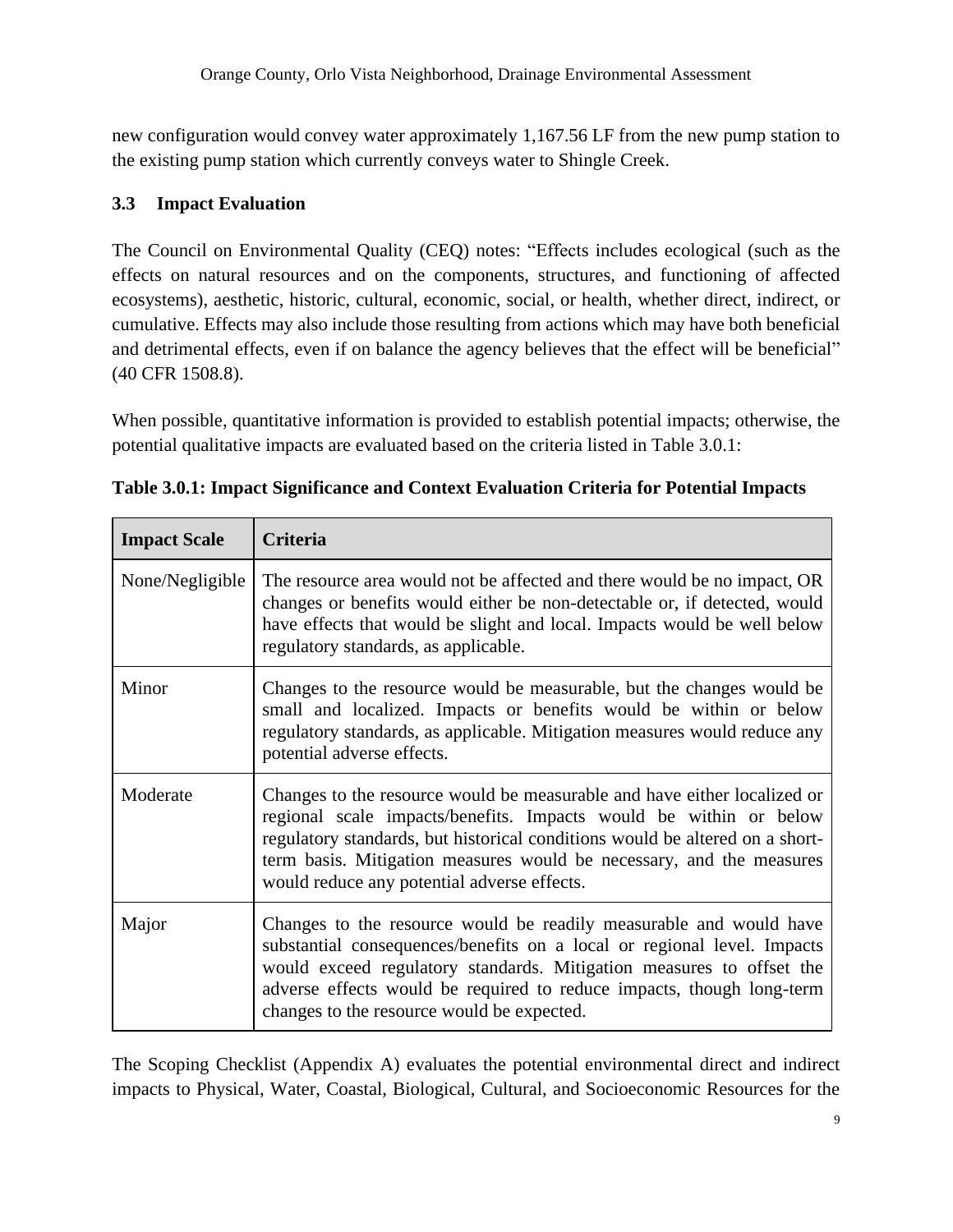No Action and proposed action alternative. If the potential impact to the resource was determined to be "None/Negligible" or "Minor", the impacts to those resources are only included within the Scoping Checklist. The impacts anticipated to be "Moderate" are further discussed below. No resources are anticipated to have "Major" impacts. A summary of the potential impacts of the No Action and proposed action alternatives is discussed in the table below:

| <b>Area of Evaluation</b> | <b>Alternative 1: No Action</b>                                                                                                           | <b>Alternative 2: Proposed Action</b>                                                                                                                                                                                                                                                                                                                                                                                                                                                                                                                                                                                                                                                                                                                                               |
|---------------------------|-------------------------------------------------------------------------------------------------------------------------------------------|-------------------------------------------------------------------------------------------------------------------------------------------------------------------------------------------------------------------------------------------------------------------------------------------------------------------------------------------------------------------------------------------------------------------------------------------------------------------------------------------------------------------------------------------------------------------------------------------------------------------------------------------------------------------------------------------------------------------------------------------------------------------------------------|
| <b>Physical Resources</b> | <b>None/Negligible:</b>                                                                                                                   | <b>Minor:</b>                                                                                                                                                                                                                                                                                                                                                                                                                                                                                                                                                                                                                                                                                                                                                                       |
|                           | No impacts to existing geology<br>and soils, air quality, visual<br>quality and aesthetics, or climate<br>change.                         | The existing topography will be<br>altered<br>through regrading<br>and<br>excavating in the pond areas. Minor<br>short-term impacts to air quality and<br>climate change may occur due to<br>exhaust emissions from construction<br>equipment.                                                                                                                                                                                                                                                                                                                                                                                                                                                                                                                                      |
| <b>Water Resources</b>    | <b>None/Negligible:</b>                                                                                                                   | <b>Minor:</b>                                                                                                                                                                                                                                                                                                                                                                                                                                                                                                                                                                                                                                                                                                                                                                       |
|                           | No impacts to the water quality,<br>floodplain, or wetland.<br>The<br>surrounding area would remain<br>at risk to future flooding events. | The proposed action would occur<br>within the floodplain and reduce the<br>flood risk to the nearby residential<br>area. No adverse effects to Shingle<br>Creek water quality is anticipated.<br>The proposed action occurs within a<br>wetland. Short-term impacts<br>to<br>wetlands<br>due<br>occur<br>may<br>to<br>dewatering and excavation. Long-<br>term changes to wetlands include a<br>change in depth and slope incline for<br>each pond. The proposed action<br>would increase residence time (the<br>amount of water in the pond divided<br>by the rate of addition of water to the<br>pond) and lower phosphorus and<br>nitrogen loading rates, improving<br>the overall water quality. Impacts to<br>Shingle Creek water quality are<br>anticipated to be negligible. |

| Table 3.0.2: Summary of Affected Environment and Potential Impacts from Section 4 of this |
|-------------------------------------------------------------------------------------------|
| <b>EA for the No Action Alternative and the Preferred Action Alternative</b>              |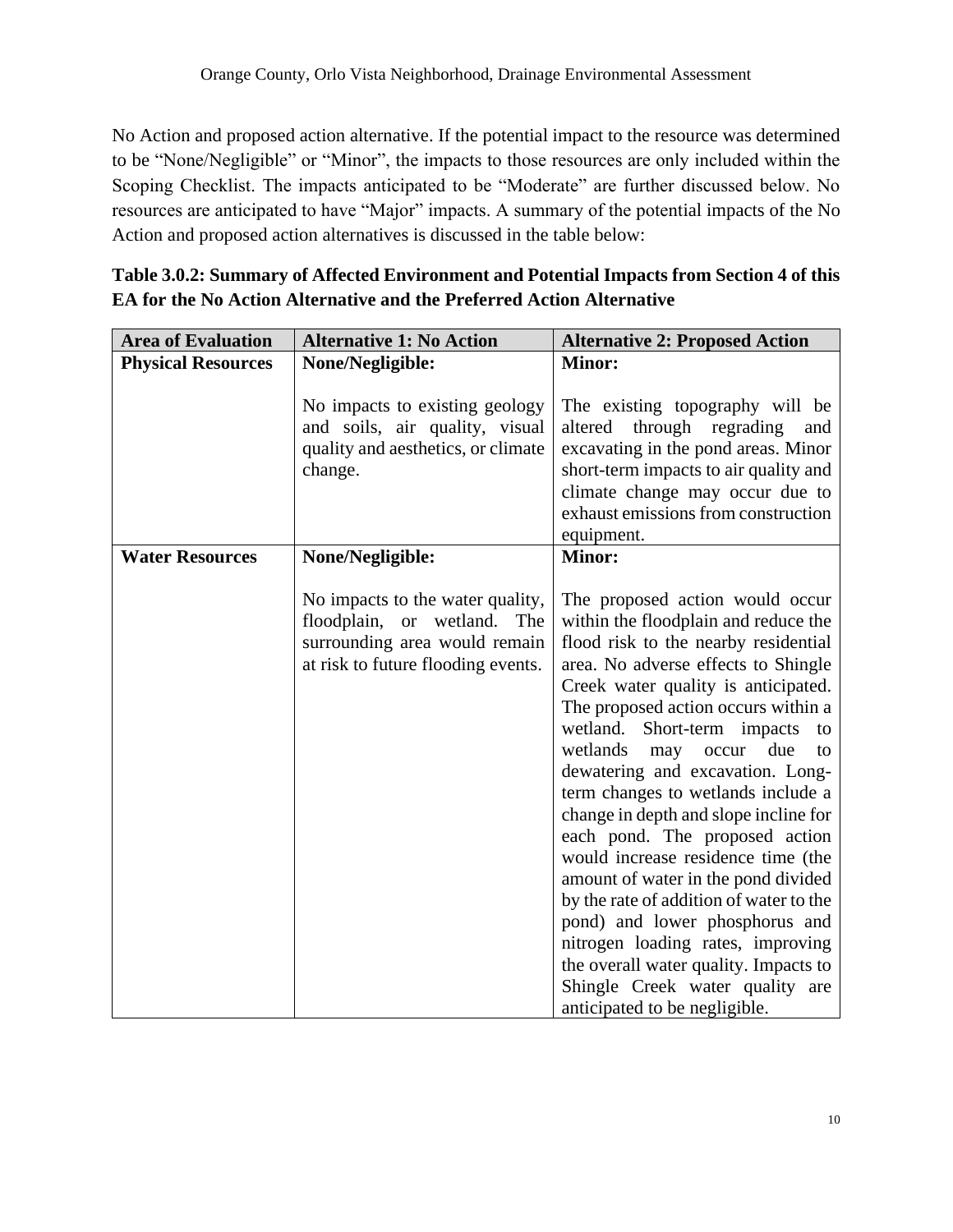| <b>Area of Evaluation</b>   | <b>Alternative 1: No Action</b>                                                                                                                                                                                                               | <b>Alternative 2: Proposed Action</b>                                                                                                                                                                                                                                                                                           |
|-----------------------------|-----------------------------------------------------------------------------------------------------------------------------------------------------------------------------------------------------------------------------------------------|---------------------------------------------------------------------------------------------------------------------------------------------------------------------------------------------------------------------------------------------------------------------------------------------------------------------------------|
| <b>Coastal Resources</b>    | None/Negligible:                                                                                                                                                                                                                              | None/Negligible:                                                                                                                                                                                                                                                                                                                |
|                             | No impacts to the coastal zones<br>or coastal barrier resources. The<br>proposed project area occurs<br>within a land-locked (inland)<br>county.                                                                                              | No impacts to the coastal zones or<br>barrier<br>coastal<br>The<br>resources.<br>proposed project area occurs within<br>a land-locked (inland) county.                                                                                                                                                                          |
| <b>Biological Resources</b> | None/Negligible:                                                                                                                                                                                                                              | <b>Moderate:</b>                                                                                                                                                                                                                                                                                                                |
|                             | No impacts to wildlife and fish,<br>vegetation, invasive<br>species,<br>threatened<br>and<br>endangered<br>migratory<br>birds,<br>species,<br>essential fish habitat, or bald and<br>golden eagles as no work would<br>occur within the area. | Dewatering<br>and<br>construction<br>activities would likely cause short-<br>term impacts to species within the<br>project area. These actions may<br>affect bald eagles within the area<br>during<br>construction.<br>Once<br>construction is completed, species<br>typically found within the area are<br>expected to return. |
| <b>Cultural Resources</b>   | None/Negligible:                                                                                                                                                                                                                              | None/Negligible:                                                                                                                                                                                                                                                                                                                |
|                             | No impacts to cultural resources<br>are anticipated as no work would<br>be conducted.                                                                                                                                                         | The<br>action<br>proposed<br>received<br>from<br>SHPO.<br>concurrence<br>the<br>Seminole Nation of Oklahoma, and<br>the Muscogee (Creek) Nation with<br>the determination of no historic<br>properties affected.                                                                                                                |
| Socioeconomic               | None/Negligible:                                                                                                                                                                                                                              | None/Negligible:                                                                                                                                                                                                                                                                                                                |
| <b>Resources</b>            | No disproportionate or adverse<br>impacts on minority or low-<br>income populations would be<br>anticipated.                                                                                                                                  | disproportionate or adverse<br>No<br>impacts to minority or low-income<br>populations would be anticipated.<br>The proposed action would provide<br>reduced flood risk to the population<br>within the project area.                                                                                                            |

#### <span id="page-10-0"></span>**4.0 AFFECTED ENVIRONMENT AND POTENTIAL IMPACTS**

The Orlo Vista neighborhood is located within Orange County, Florida and is bounded by West Colonial Drive (State Road 50), Pine Hills Road, Old Winter Garden Road (County Road 526),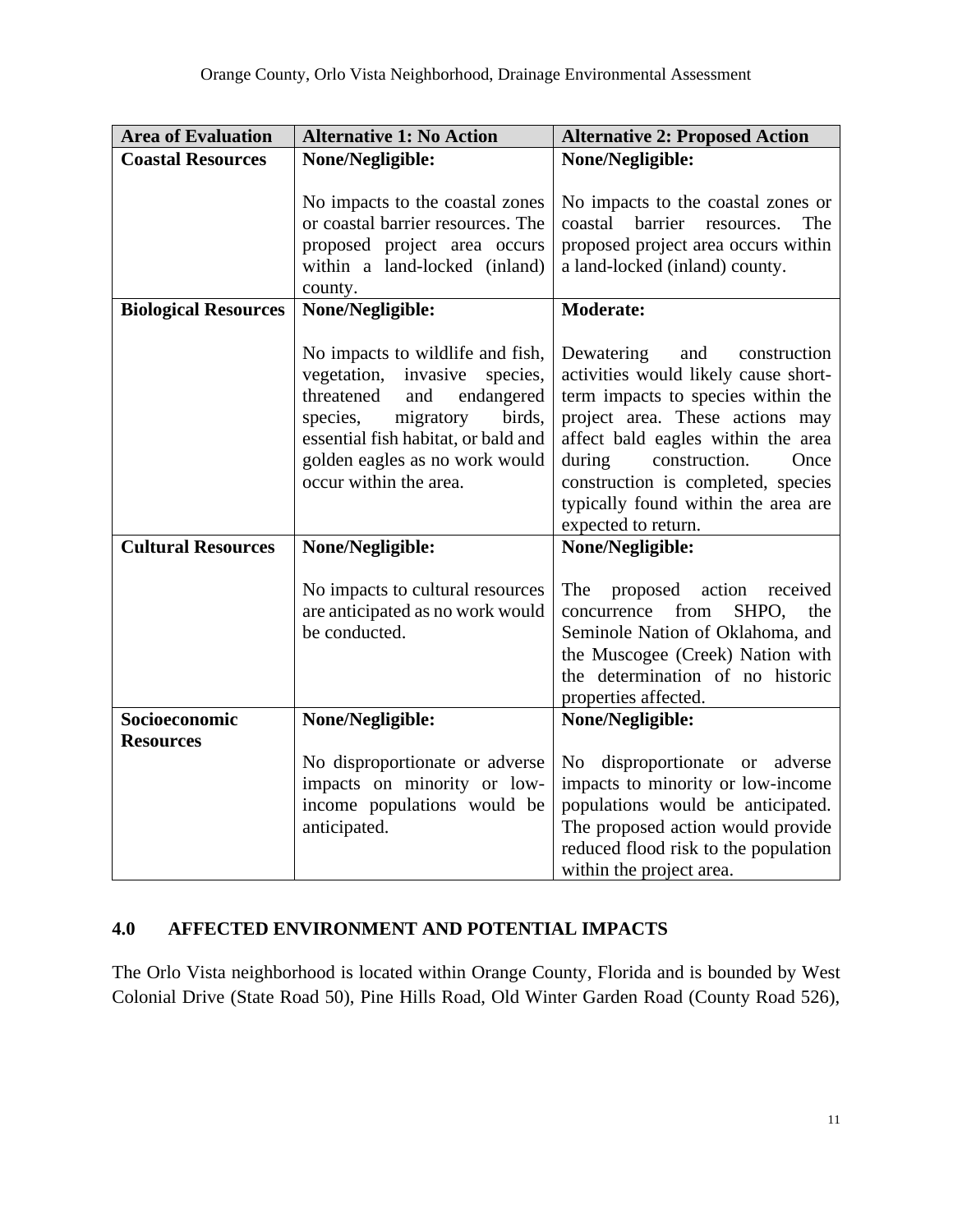Cater Street, and Hiawassee Road. The neighborhood mainly consists of single family residential homes with most businesses located along Old Winter Garden Road and West Colonial Drive.

#### <span id="page-11-0"></span>**4.1 WATER RESOURCES**

#### <span id="page-11-1"></span>**4.1.1 Floodplains**

 support of floodplain development wherever there is a practicable alternative." The 100-year floodplain is the area covered by water in the event of a 100-year flood, which is a flood that has a 1 percent chance of being equaled or exceeded in magnitude in any given year. The 500-year floodplain is the area covered by water in the event of a 500-year flood, which is a flood that has is the coastal area subject to a velocity hazard (wave action) where Base Flood Elevations (BFEs) are provided. The VE zones as well as the 100- and 500-year floodplains are mapped on FEMA Flood Insurance Rate Maps (FIRM). FEMA uses the eight-step decision-making process (Appendix C) to evaluate potential effects on and mitigate impacts to floodplains and wetlands in Executive Order (EO) 11988 Floodplain Management, as implemented in 44 CFR Part 9, requires federal agencies to "avoid to the extent possible the long- and short-term adverse impacts associated with the occupancy and modification of floodplains and to avoid direct or indirect a 0.2 percent chance of being equaled or exceeded in magnitude in any given year. The VE zone compliance with EO 11988 and EO 11990 Wetlands Management.

#### **4.1.1.1 Existing Conditions**

 The project area is located within the AE zone per FIRM panel number 12095C0240F, dated September 25, 2009, and Letter of Map Revision 19-04-2940P, effective March 11, 2020 over 200 people were rescued. The existing ponds have a permanent pool volume of 160.98 acre- foot. The two existing pumps have an approximate peak discharge rate of 40,000 gallons per (Appendix D). The Orlo Vista neighborhood experienced severe flooding during Hurricane Irma in 2017. During this flooding event, approximately 500 homes in the community were flooded and minute, however, they are not currently capable of reaching the peak rate due to the reduced size of the interior force main diameter.

#### **4.1.1.2 Potential Impacts and Proposed Mitigation**

#### **Alternative 1: No Action**

 events. Due to no action being taken, the No Action Alternative would have no effect on The No Action Alternative would not involve any construction activities or stormwater improvements in the area; therefore, the area would continue to experience flooding during storm floodplains and the improved property and infrastructure in the area would continue to be at risk from flood loss.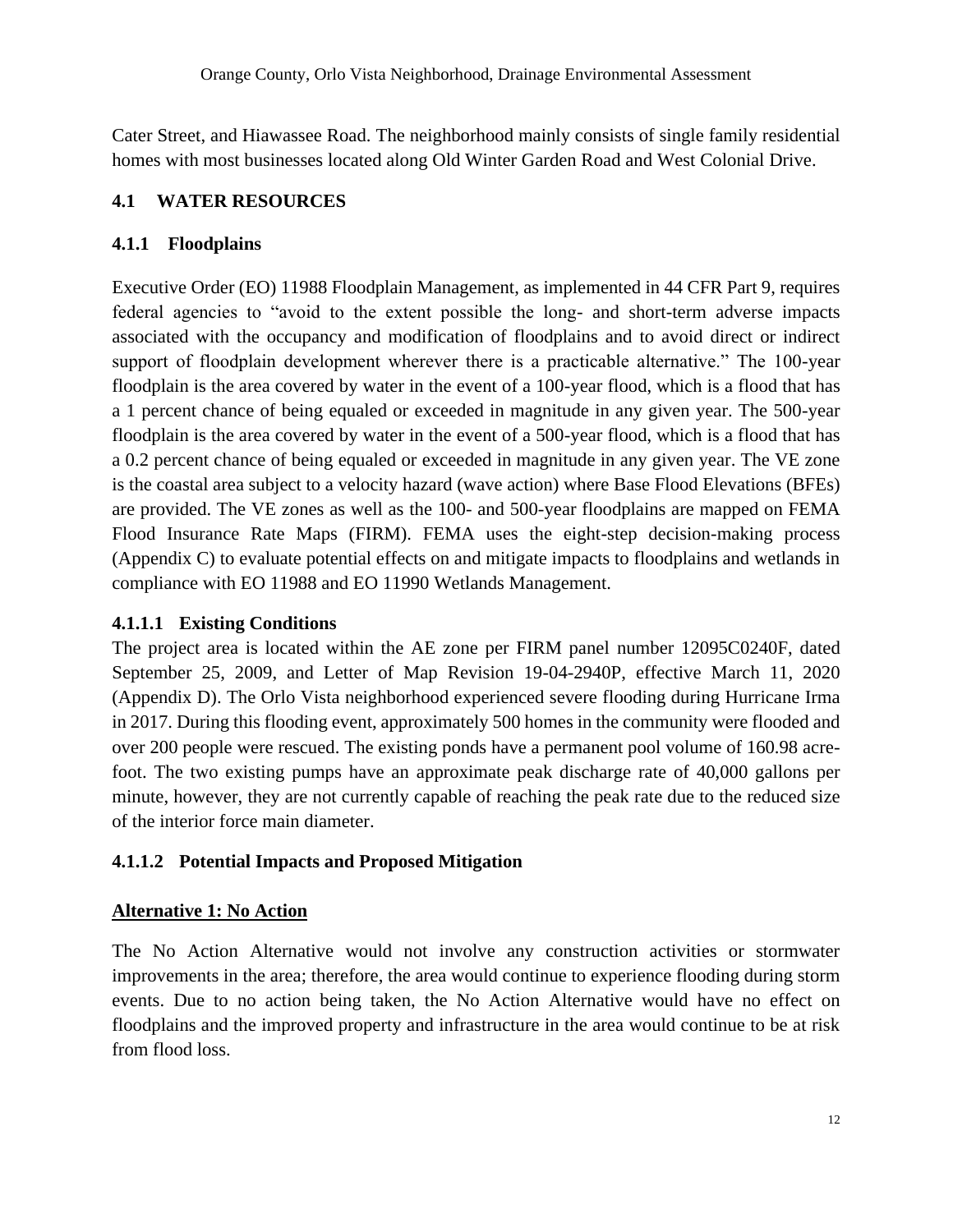## **Alternative 2: Increase Storage Capacity for Three Existing Ponds and Create a New Pump Station (Preferred Alternative)**

 serve to reduce the flood risk to the surrounding Orlo Vista neighborhood. The proposed ponds would increase the permanent pool volume from 160.98 acre-foot to 437.36 acre-foot. The ponds would be designed so that the water levels may be lowered before a storm event to reduce the flood approximately 40,000 gallons per minute. These pumps and new force main would restore the ponds to be drawn down before a storm event. The models conducted in the Drainage Design Report by Geosyntec Consultants, Inc., dated May 4, 2020 (Appendix E), show that the discharge from the ponds do not appear to cause or contribute to a downstream flooding problem along Single Creek. Due to the increase in stormwater capacity and the ability to drawdown the ponds Under Alternative 2, the deepening of the ponds and the installation of a new pump station would risk and may benefit downstream areas by reducing post-event discharges to Shingle Creek to recover from flooding. The three proposed pumps would have a combined total flow rate of design capacity to that of the original design capacity of the pump station. This will allow the prior to a major storm, Alternative 2 is anticipated to have a minor beneficial impact to the floodplain.

#### <span id="page-12-0"></span>**4.2 BIOLOGICAL RESOURCES**

#### <span id="page-12-1"></span>**4.2.1 Threatened and Endangered Species**

The Endangered Species Act (ESA) of 1973 provides for the conservation of threatened and endangered plants and animals and the habitats in which they are found. The lead Federal agencies for implementing ESA are the United States Fish and Wildlife Service (USFWS) and the U.S. National Oceanic and Atmospheric Administration (NOAA) National Marine Fisheries Service (NMFS). The law requires Federal agencies to ensure that actions they authorize, fund, or carry out are not likely to jeopardize the continued existence of any listed species or result in the destruction or adverse modification of designated critical habitat of such species. The law also prohibits any action that causes a "take" of any listed threatened or endangered species.

#### **4.2.1.1 Existing Conditions**

 In accordance with Section 7 of the ESA, the project was evaluated for the potential impact to 03, 2020 (Appendix F). The threatened and endangered species with the potential to occur in or Florida scrub-jay (*Aphelocoma coerulescens*), the federally threatened wood stork (*Mycteria*  federally listed threatened and endangered species that may be present in the project area identified by accessing the USFWS Information for Planning and Consultation (IPaC) database on August near the project area are for the federally threatened Eastern black rail (*Laterallus jamaicensis ssp. jamaicensis*), Everglades snail kite (*Rostrhamus sociabilis plumbeus*), the federally threatened *americana*), the federally threatened eastern indigo snake (*Drymarchon corais couperi*), the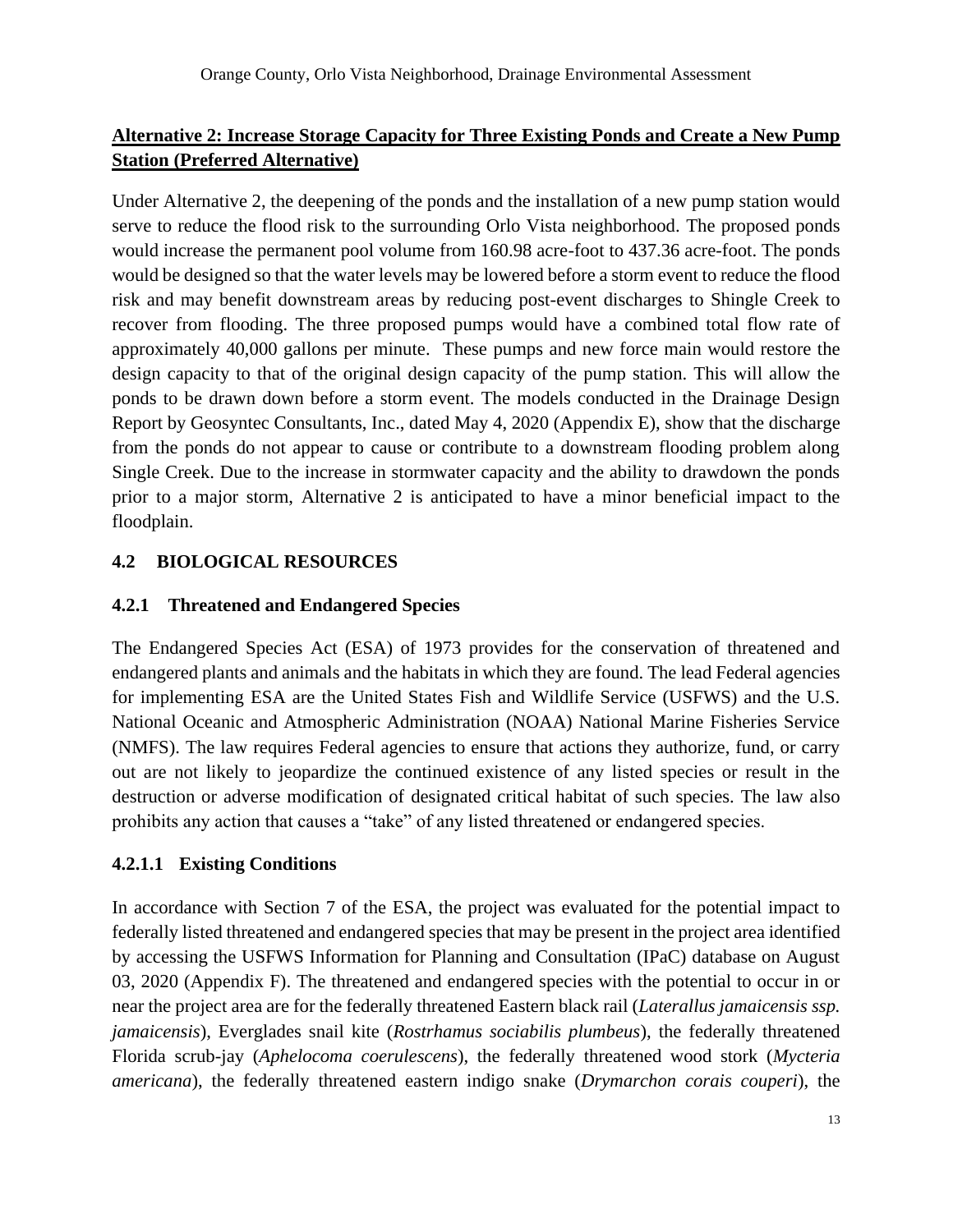beautiful pawpaw (*Deeringothamnus pulchellus*), the federally endangered Britton's beargrass pidgeon wings (*Clitoria fragrans*), the federally endangered sandlace (*Polygonella myriophylla*), developed and likely not preferred habitat for any of these species. If species occur within the federal candidate species gopher tortoise (*Gopherus polyphemus*), the federally endangered (*Nolina brittoniana*), papery whitlow-wort (*Paronychia chartacea*), the federally threatened the federally threatened scrub buckwheat (*Eriogonum longifolium var. gnaphalifolium*), the federally endangered scrub lupine (*Lupinus aridorum*), the federally endangered scrub plum (*Prunus geniculate*), and the federally endangered wide-leaf warea (*Warea amplexifolia*). However, the project is likely to have no effect on these species as the project area is highly project area, they are expected to exhibit avoidance behavior by moving away from physical disturbances.

#### **4.2.1.2 Potential Impacts and Proposed Mitigation**

#### **Alternative 1: No Action**

 The No Action Alternative would not involve any construction activities; therefore, there would be no impact to any listed threatened or endangered species. The threatened and endangered bird species have the potential to use the existing ponds as foraging habitat but are likely to avoid the area due to it being heavily developed and in close proximity to a busy highway.

# **Alternative 2: Increase Storage Capacity for Three Existing Ponds and Create a New Pump Station (Preferred Alternative)**

 Under Alternative 2, there is anticipated to be no effect to threatened and endangered species. Threatened and endangered species with the potential to occur within the area are unlikely to occur due to poor habitat quality. The area is heavily developed and adjacent to a highway with a high (FDEP) MapDirect Wood Stork Active Nesting Colonies Mapper, accessed August 2020, the Wood storks are a highly colonial species, usually nesting in large rookeries; therefore, nesting within the project vicinity is unlikely to occur. If an adult wood stork does occur within the project area, it is likely to move away from the project area during construction activities and could return volume of traffic. The wood stork (*Mycteria americana*) has the potential to occur within the project area, despite the urban setting. Per the Florida Department of Environmental Protection project area, as well as a 2,500-foot buffer zone around the project area, has no documented nests. after construction activities have ceased. Due to the availability of other wood stork foraging habitat in the area, Alternative 2 is anticipated to have no effect to wood storks.

#### <span id="page-13-0"></span>**4.2.2 Migratory Birds**

 migratory birds that fly through lands of the United States. The lead Federal agency for implementing the MBTA is the USFWS. The law makes it illegal for anyone to "take" (meaning The Migratory Bird Treaty Act (MBTA) of 1918 provides a program for the conservation of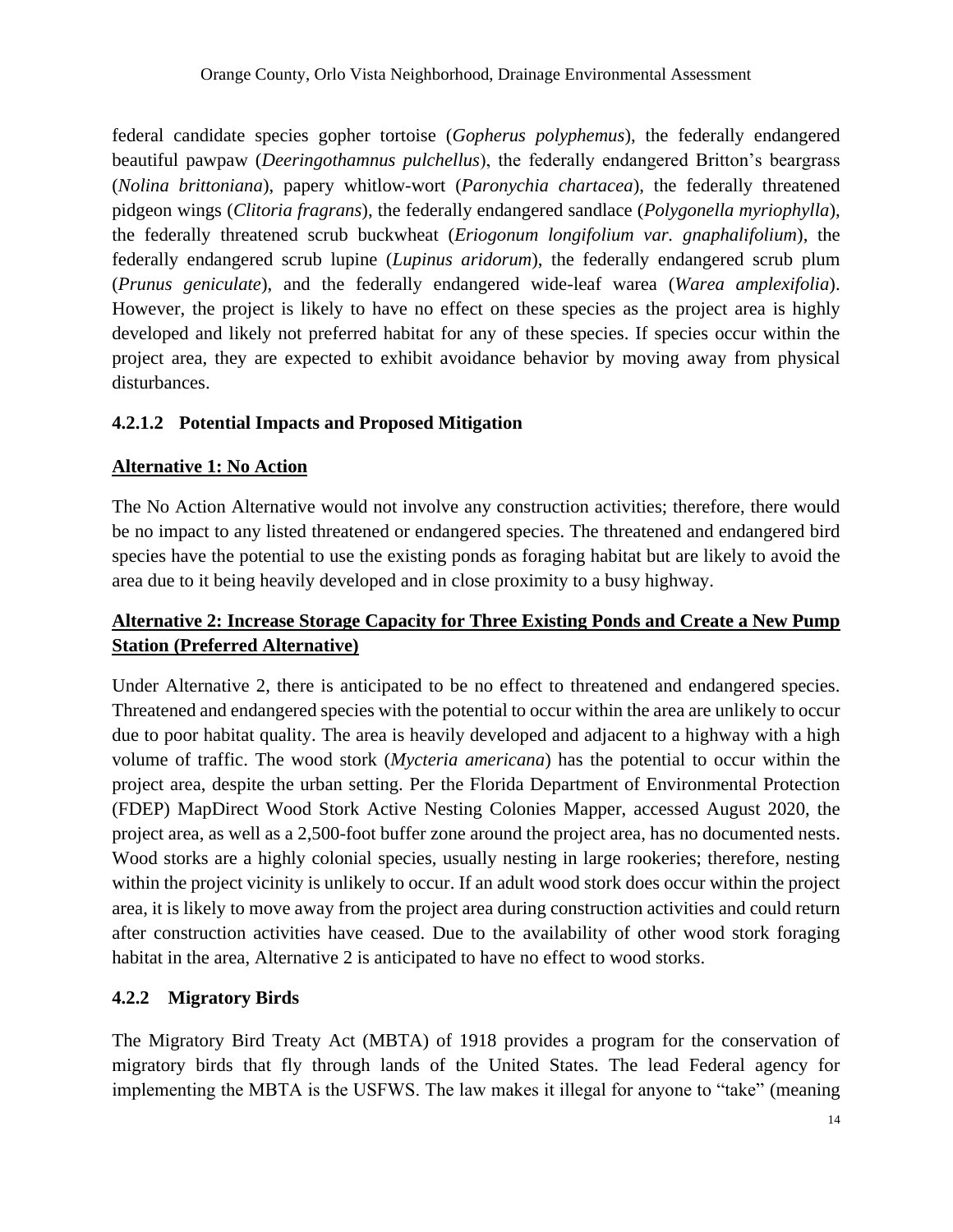to pursue, hunt, shoot, wound, kill, trap, capture, or collect, or attempt to pursue, hunt, shoot, wound, kill, trap, capture or collect), attempt to take, capture, or kill, possess, offer for sale, sell, offer to barter, barter, offer to purchase, purchase, deliver for shipment, ship, export, import, cause to be shipped, exported, or imported, deliver for transportation, transport or cause to be transported, carry or cause to be carried, or receive for shipment, transportation, carriage, or export, any migratory bird, any part, nest, or egg of any such bird, or any product, whether or not manufactured, which consists, or is composed in whole or part, of any such bird or any part, nest, or eggs.

#### **4.2.2.1 Existing Conditions**

The entire state of Florida is considered a flyway zone for migratory birds. According to the USFWS IPaC database accessed on August 03, 2020 (Appendix F), 11 migratory bird species were identified as being potentially present within the project area, and ten of the species have a designated breeding season which could occur within the project vicinity.

#### **4.2.2.2 Potential Impacts and Proposed Mitigation**

#### **Alternative 1: No Action**

 The No Action Alternative would not involve any construction activities; therefore, there would be no potential for effect and a "take" would not occur since there would be no modification of the surrounding area.

# **Alternative 2: Increase Storage Capacity for Three Existing Ponds and Create a New Pump Station (Preferred Alternative)**

 Alternative 2 has the potential to impact species that may be found along the retention ponds due to the proposed construction activities. If construction occurs during breeding season, these actions may adversely affect nesting birds and their young. The impacts are anticipated to be temporary and limited to the duration of the construction activities. USFWS National Standard Conservation Measures (Appendix G) shall be followed to minimize impacts to migratory birds.

#### <span id="page-14-0"></span>**4.2.3 Bald and Golden Eagles**

The Bald and Golden Eagle Protection Act (16 U.S.C. 668-668c), enacted in 1940, prohibits anyone, without a permit issued by the Secretary of the Interior, from "taking" bald and golden eagles, including their parts, nests, or eggs. Like the MBTA, the law makes it illegal for anyone to "take," possess, import, export, transport, sell, purchase, barter, or offer for sale, purchase, or barter, any migratory bird, or their parts, feathers, nests, or eggs. "Take" is defined as "pursue, shoot, shoot at, poison, wound, kill, capture, trap, collect, molest or disturb."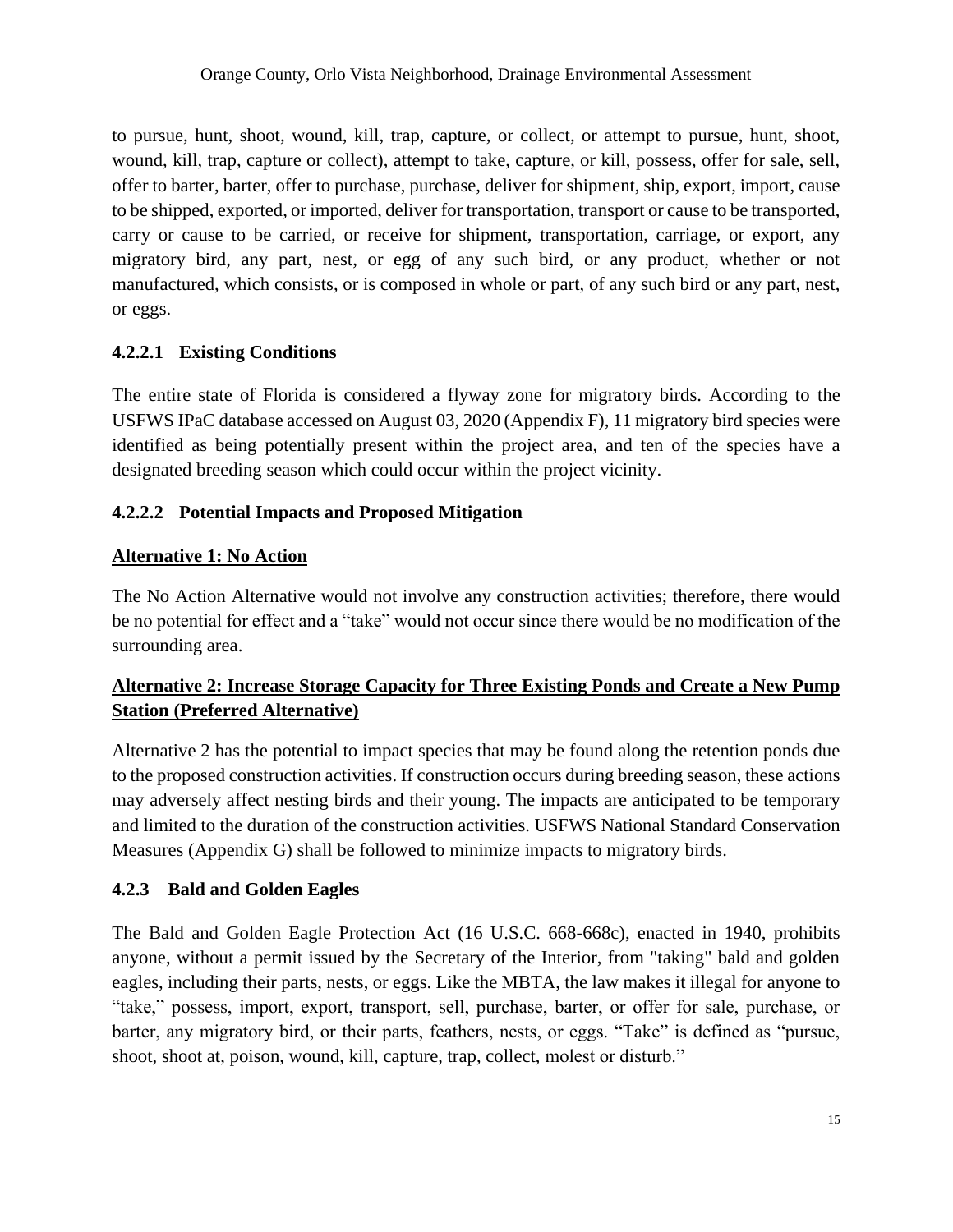#### **4.2.3.1 Existing Conditions**

 According to the Florida Fish and Wildlife Conservation Commission (FWC) Historical Bald of the existing south pond. The 660-foot buffer around the OR082 nest includes the majority of the existing south pond and a portion of both north and west pond. The 330-foot buffer around the OR082 nest includes a portion of south and west pond. The general nesting season for bald eagles Eagle Nesting Areas mapper and the Audubon Florida EagleWatch Nest App, two documented bald eagle nests are located within the project area. Nest OR082a is located at GPS coordinates 28.544310, -81.453210 and OR082 is located at GPS coordinates 28.544649, -81.453974. The 660-foot buffer around the OR082a nest includes the full extent of the existing south pond and a portion of the existing west pond. The 330-foot buffer around the OR082a nest includes a portion in the southeast is from about October 1 to May 15.

 habitat of the project location, the presence of a golden eagle is unlikely to occur within the project Golden eagles inhabit tundra, grasslands, forested habitat and woodland-brushlands, south to arid deserts and avoid nesting in urban habitat. Due to the species habitat being inconsistent with the area and no impacts are expected.

#### **4.2.3.2 Potential Impacts and Proposed Mitigation**

#### **Alternative 1: No Action**

The No Action Alternative would not involve any construction activities; therefore, there would be no potential for effect and a "take" would not occur since there would be no modification of the surrounding area.

#### **Alternative 2: Increase Storage Capacity for Three Existing Ponds and Create a New Pump Station (Preferred Alternative)**

 Alternative 2 has the potential to impact bald eagles that are found within the project area during construction activities. Increased construction traffic and noise may have an adverse impact to duration of construction activities. A USFWS Short-Term Eagle Incidental Take Permit (number MB89957D) has been obtained for the proposed project activities (Appendix O). The county shall nesting bald eagles and their young. Impacts are anticipated to be temporary and limited to the comply with all terms and conditions prescribed by the permit.

#### <span id="page-15-0"></span>**4.3 CULTURAL RESOURCES**

 As a Federal agency, FEMA must consider the potential effects of its actions upon cultural resources prior to engaging in any undertaking. This obligation is defined in Section 106 of the National Historic Preservation Act (NHPA), as amended and implemented by 36 CFR Part 800. The NHPA of 1966 defines a historic property as "any prehistoric or historic district, site, building,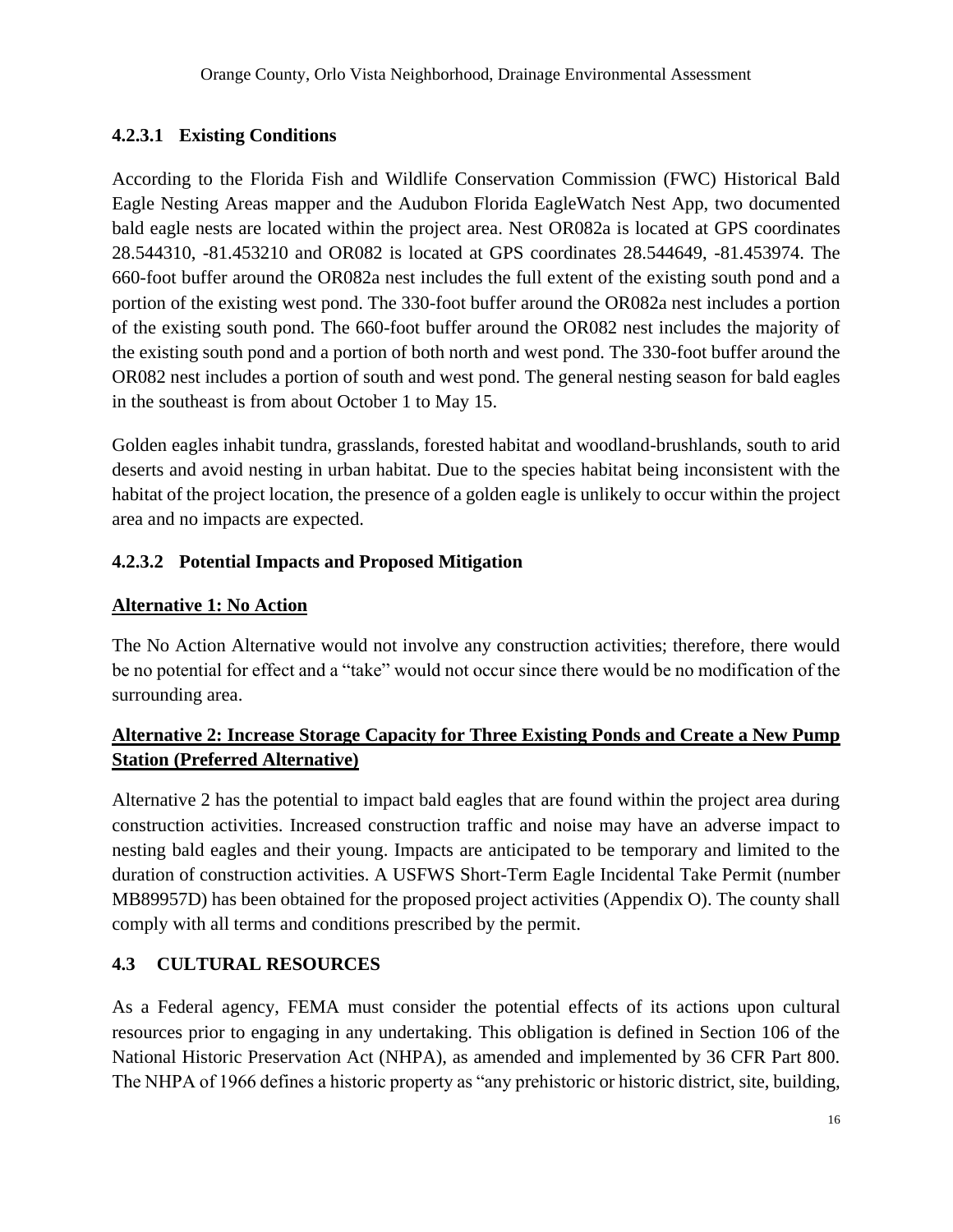structure, or object included in, or eligible for inclusion on the National Register." Eligibility criteria for listing a property on the National Register of Historic Places (NRHP) are found at 36 C.F.R. Part 60.

 The Florida Division of Historic Resources maintains a database of Florida's historic properties, professionals in advance of construction projects that are subject to State Historic Preservation Officer (SHPO) and federal agency review as well as by FEMA's Office of Environmental significant cultural resources that may be impacted by the undertaking. Cultural resources are defined as prehistoric and historic sites, structures, districts, buildings, objects, artifacts, or any other physical evidence of human activity considered important to a culture, subculture, or which is regularly updated, in part on the basis of reports prepared by cultural resources Planning & Historic Preservation (OEHP). Requirements for review include the identification of community for scientific, traditional, religious, or other reasons.

Only those cultural resources determined to be potentially significant under NHPA are subject to protection from adverse impacts resulting from an undertaking. To be considered significant, a cultural resource must meet one or more of the criteria established by the National Park Service that would make that resource eligible for inclusion in the NRHP. The term "eligible for inclusion in the NRHP" includes all properties that meet the NRHP listing criteria, which are specified in the Department of Interior regulations Title 36, Part 60.4 and NRHP Bulletin 15. Sites that have not been evaluated at the time of the undertaking may be considered potentially eligible for inclusion in the NRHP and, as such, are afforded the same regulatory consideration as nominated properties.

 Pursuant to 36 CFR 800.4(a)(1), the Area of Potential Effects (APE) is defined as the geographic area(s) within which the undertaking may directly or indirectly affect cultural resources. Within the APE, impacts to cultural resources are evaluated prior to the undertaking for both Standing Structures (above ground resources) and Archaeology (below ground resources). FEMA has determined that the APE is limited to the areas within which all construction and ground disturbing activities would be confined and the viewshed of the proposed project.

A review of existing information by an individual meeting the Secretary of Interior's Professional Qualification Standards (6 CFR Part 61) revealed that no properties listed in or nominated for listing in the NRHP, no National Historic Landmarks, and no archaeological sites determined eligible for inclusion in the National Register are listed within the proposed project's APE.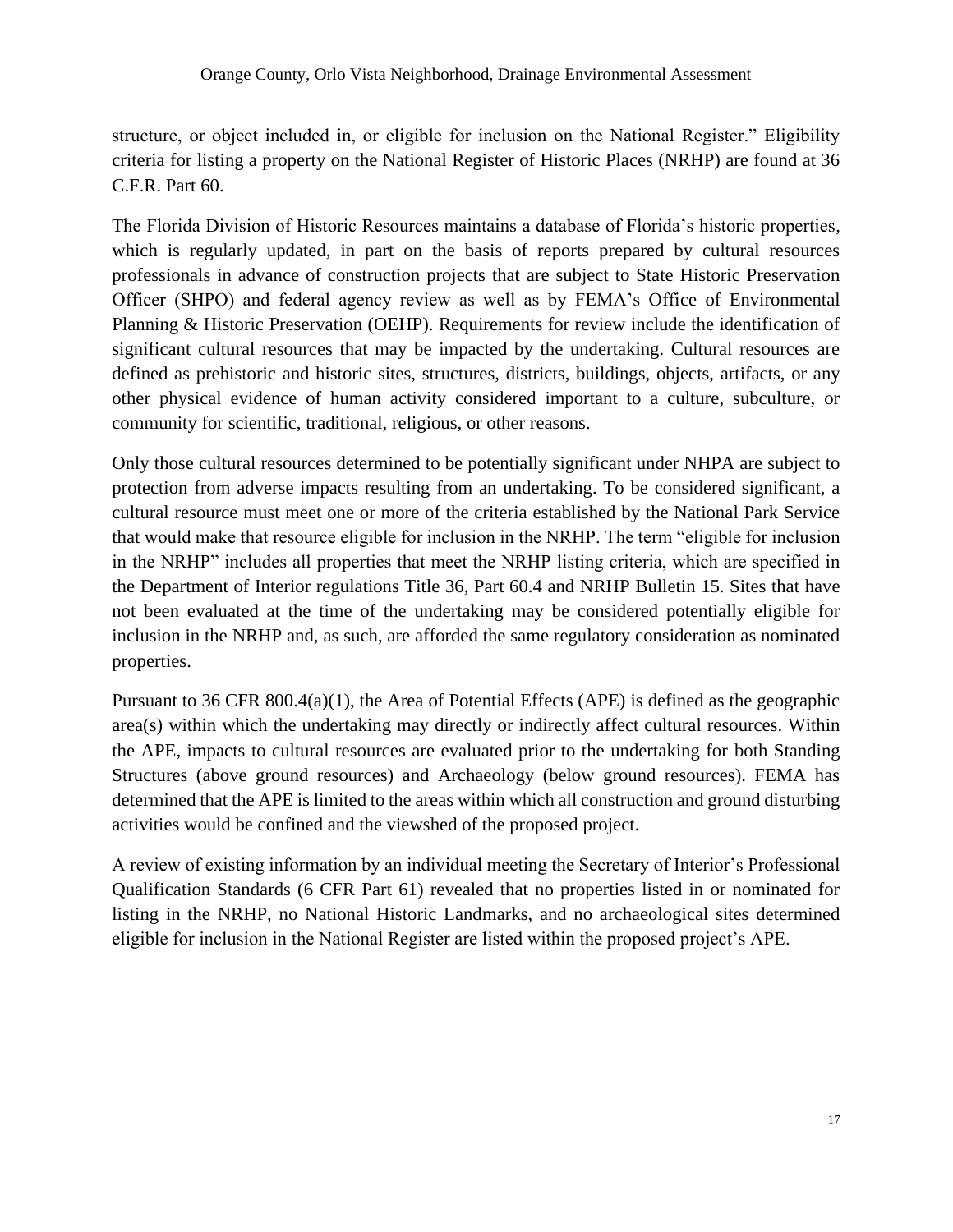#### <span id="page-17-0"></span>**4.3.1 Historic (Standing) Structures**

#### **4.3.1.1 Existing Conditions – Historic Standing Structures**

 are located within the APE or within the viewshed of the APE. Historical aerial photos indicate 114 above ground resources were identified within one mile of the APE. None of these resources that development within the area occurred between the mid-1950s to 1980.

#### **4.3.1.2 Potential Impacts and Proposed Mitigation to Standing Historic Structures**

#### **Alternative 1: No Action**

 The No Action Alternative would not involve any construction activities; therefore, there would be no federal undertaking and no impact to standing historic structures.

#### **Alternative 2: Increase Storage Capacity for Three Existing Ponds and Create a New Pump Station (Preferred Alternative)**

In a letter dated September 17, 2020, FEMA consulted with the Florida SHPO on its determination of effect for the proposed activities under Alternative 2. In this letter, FEMA concluded that no properties listed or considered eligible for listing in the NRHP are within the project's APE, resulting in a determination of "No Historic Properties Affected." On October 13, 2020, FEMA received concurrence with a finding of No Historic Properties Affected from the Florida SHPO.

#### <span id="page-17-1"></span>**4.3.2 Archaeological Resources**

#### **4.3.2.1 Existing Conditions**

15 cultural resource investigations have been identified within a one mile radius of the APE. Two of these investigations included the proposed project's APE, however, neither survey engaged in any subsurface examination of the proposed project's area. Historical aerial imagery shows the ponds have been previously modified and expanded between 1954 and 1980. Additional pond expansions occurred in 1984. Historical aerial imagery also indicates the area has been significantly altered and developed since the mid-1950s and that potential for unknown resources to be identified is unlikely to occur during the construction period.

# **4.3.2.2 Potential Impacts and Proposed Mitigation, Archaeological Resources Alternative 1: No Action**

 The No Action Alternative would not involve any construction activities; therefore, there would be no impact to archaeological resources.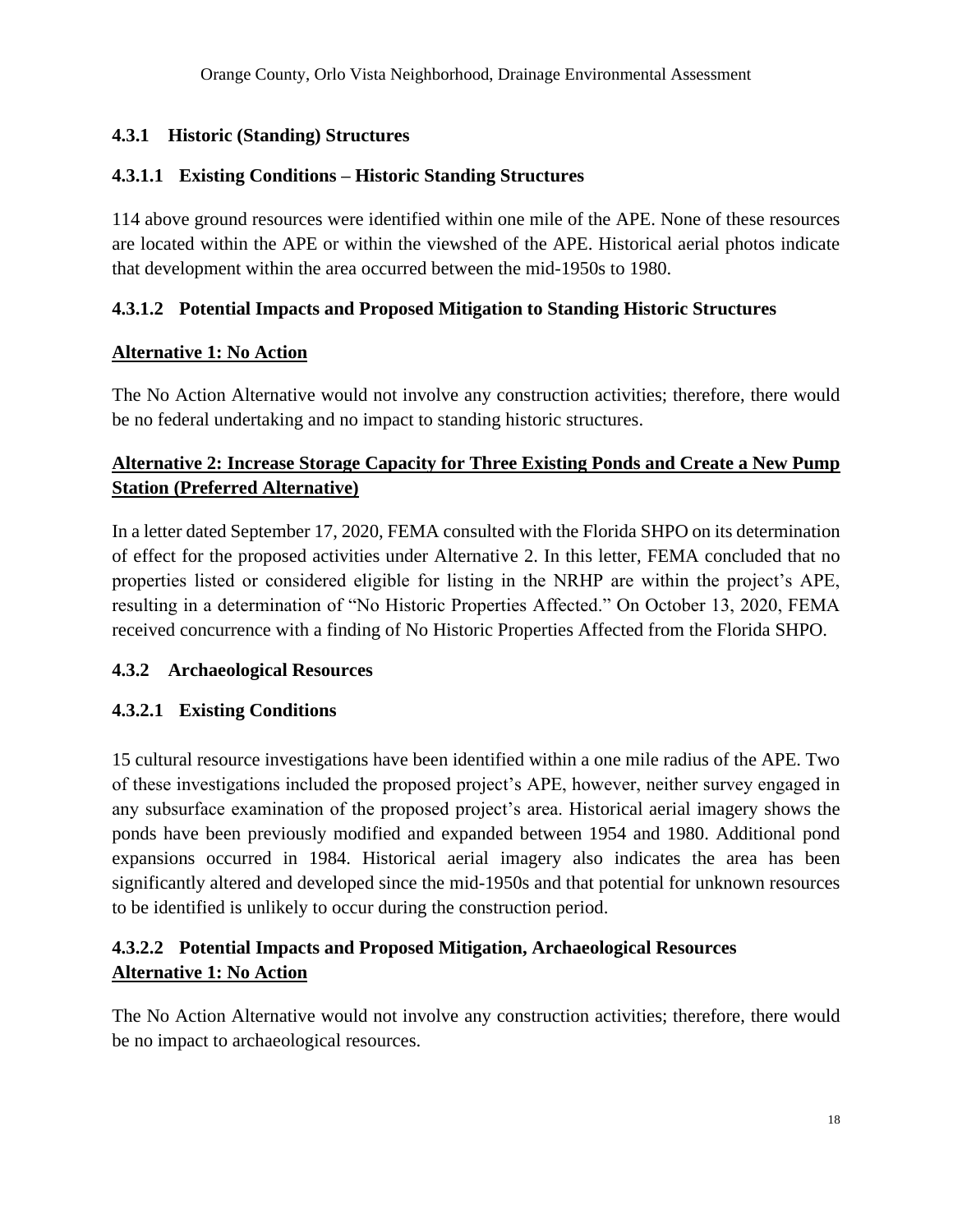# **Alternative 2: Increase Storage Capacity for Three Existing Ponds and Create a New Pump Station (Preferred Alternative)**

 Indians of Florida, Muscogee (Creek) Nation, Poarch Band of Creek Indians, and the Seminole Tribe of Florida via electric mail sent on September 17, 2020. A consultation letter was sent via conventional mail to the Seminole Nation of Oklahoma on September 17, 2020. Responses were Nation, Seminole Tribe of Florida, and Seminole Nation of Oklahoma has requested that in the event of inadvertent discoveries of human remains and related Native American Graves Protection FEMA consulted with the Florida SHPO, Alabama-Quassarte Tribal Town, Miccosukee Tribe of received from the Seminole Nation of Oklahoma, Muscogee (Creek) Nation, Seminole Tribe of Florida, and the Florida SHPO with no objections to the proposed project. The Muscogee (Creek) and Repatriation Act items, that all work cease and their offices, as well as other appropriate agencies, be notified immediately.

 To minimize impact to archaeological resources, FEMA specified the following conditions for treatment of fortuitous finds or unexpected discoveries during ground disturbing activities within the project area:

- If human remains or intact archaeological deposits are uncovered, work in the vicinity of the discovery will stop immediately and all reasonable measures to avoid or minimize harm to the finds will be taken. The applicant will ensure that archaeological discoveries are secured in place, that access to the sensitive area is restricted, and that all reasonable measures are taken to avoid further disturbance of the discoveries. The applicant's contractor will provide immediate notice of such discoveries to the applicant. The applicant shall contact the Florida Division of Historic Resources and FEMA within 24 hours of the discovery. Work in the vicinity of the discovery may not resume until FEMA has completed consultation with SHPO, Tribes, and other consulting parties as necessary. In the event that unmarked human remains are encountered during permitted activities; all work shall stop immediately, and the proper authorities notified in accordance with Florida Statutes, Section 872.05.
- Any changes to the approved scope of work will require submission to, and evaluation and approval by, the State and FEMA, prior to initiation of any work, for compliance with Section 106.
- Offsite fill will come from either a commercial source or privately owned borrow pit where the fill is not obtained by the horizontal expansion of the pre-existing pit.

#### <span id="page-18-0"></span>**5.0 CUMULATIVE IMPACTS**

Per the CEQ regulations, cumulative impacts refer to the impact on the environment that "results from the incremental impact of the action when added to other past, present, and reasonably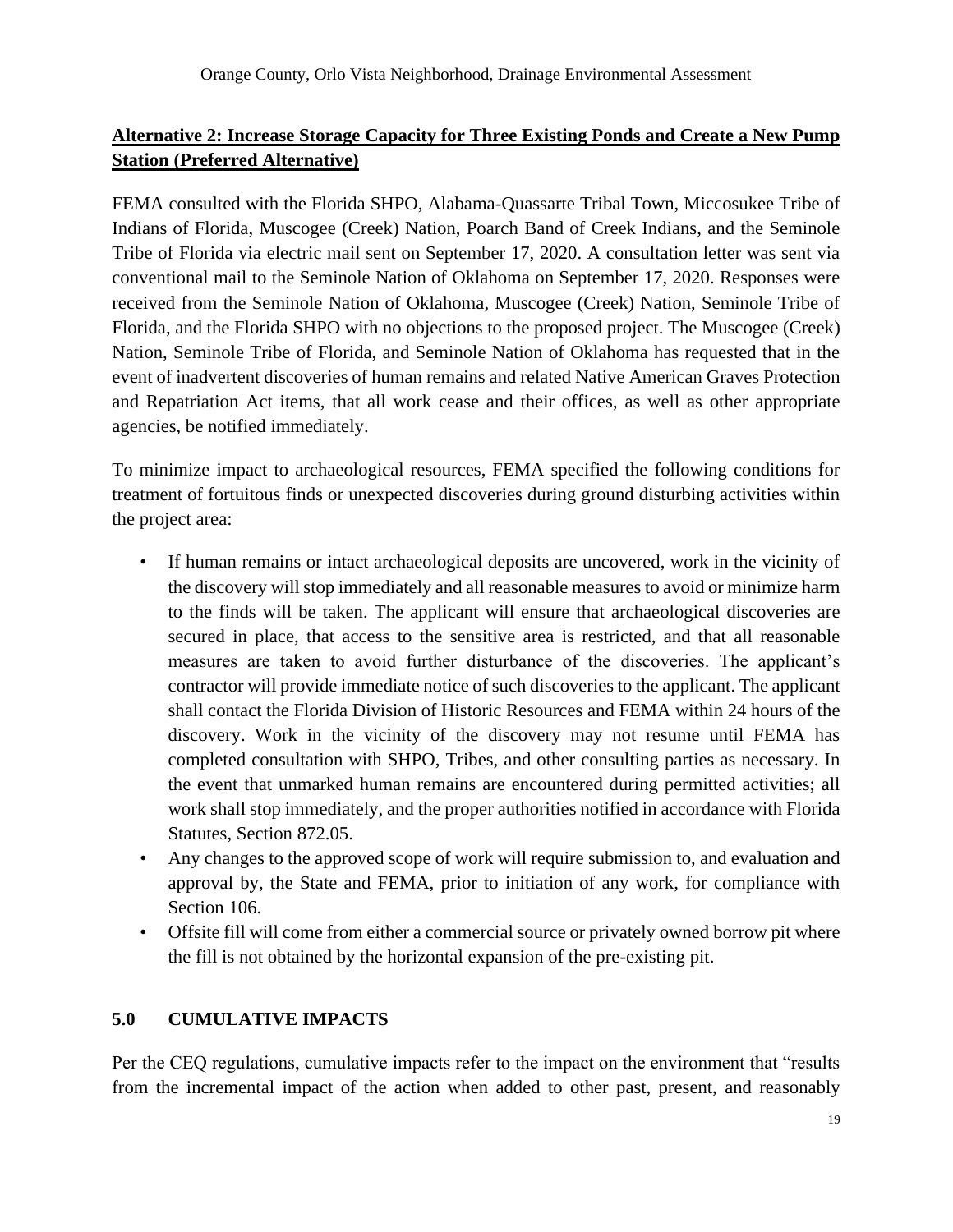such other actions. Cumulative impacts can result from individually minor but collectively significant actions taking place over a period of time" (40 CFR 1508.7). In accordance with NEPA, foreseeable future actions regardless of what agency (Federal or non-Federal) or person undertakes this EA considered the combined effect of the preferred alternative and other actions occurring or proposed in the vicinity of the proposed project site.

 Orlo Vista neighborhood is located within flood zone AE and may be susceptible to flood damage from future tropical storms and hurricanes, which may result in Presidentially declared disasters. that will allow the drawdown of the ponds prior to a storm event. This increased protection would reduce flooding risk in the area, preventing future property loss from flooding, reduce emergency In September 2017, excess rainfall from Hurricane Irma overloaded the existing drainage pumps and caused the three existing ponds to overflow into the nearby homes. This resulted in approximately 500 homes being flooded and over 200 people requiring rescue. This portion of the The proposed project is expected to increase the level of flood protection to the Orlo Vista neighborhood by increasing the capacity of the three ponds and by installing a new pump station rescues, and reduce loss of access to the area.

 project is not anticipated to affect development in the area or increase population size due to the The Orlo Vista neighborhood is largely developed with single family residences with commercial business being focused along Old Winter Garden Road and West Colonial Drive. The proposed area already being a densely developed urban residential and commercial area.

 It is anticipated that the proposed action will have short-term impacts related to noise, air quality, expected the proposed project will have no long-term negative impacts to either the residential existing infrastructure and properties within the area with no changes to current land use. In wetlands, fish and wildlife, vegetation, threatened and endangered species, migratory birds, bald and golden eagles, and transportation due to the proposed construction activities. However, it is areas or to the environment in the project area, as the Proposed Project is intended to protect consideration of the overall impact of the proposed project in relation to impacts from past, present, and reasonably foreseeable future activities, the proposed action is not expected to have significant adverse cumulative impacts on any resource.

#### <span id="page-19-0"></span>**6.0 PERMITS AND PROJECT CONDITIONS**

 comply with all of the conditions of the permit. This permit is issued under the provisions of Section 403.0885, Florida Statutes (F.S), and applicable rules of the Florida Administrative Code (F.A.C.). Coverage under this permit constitutes authorization to • Orange County will maintain the FDEP Generic Permit for Discharge of Ground Water from Dewatering Operations Permit (Number FLG072449) issued on June 20, 2019 and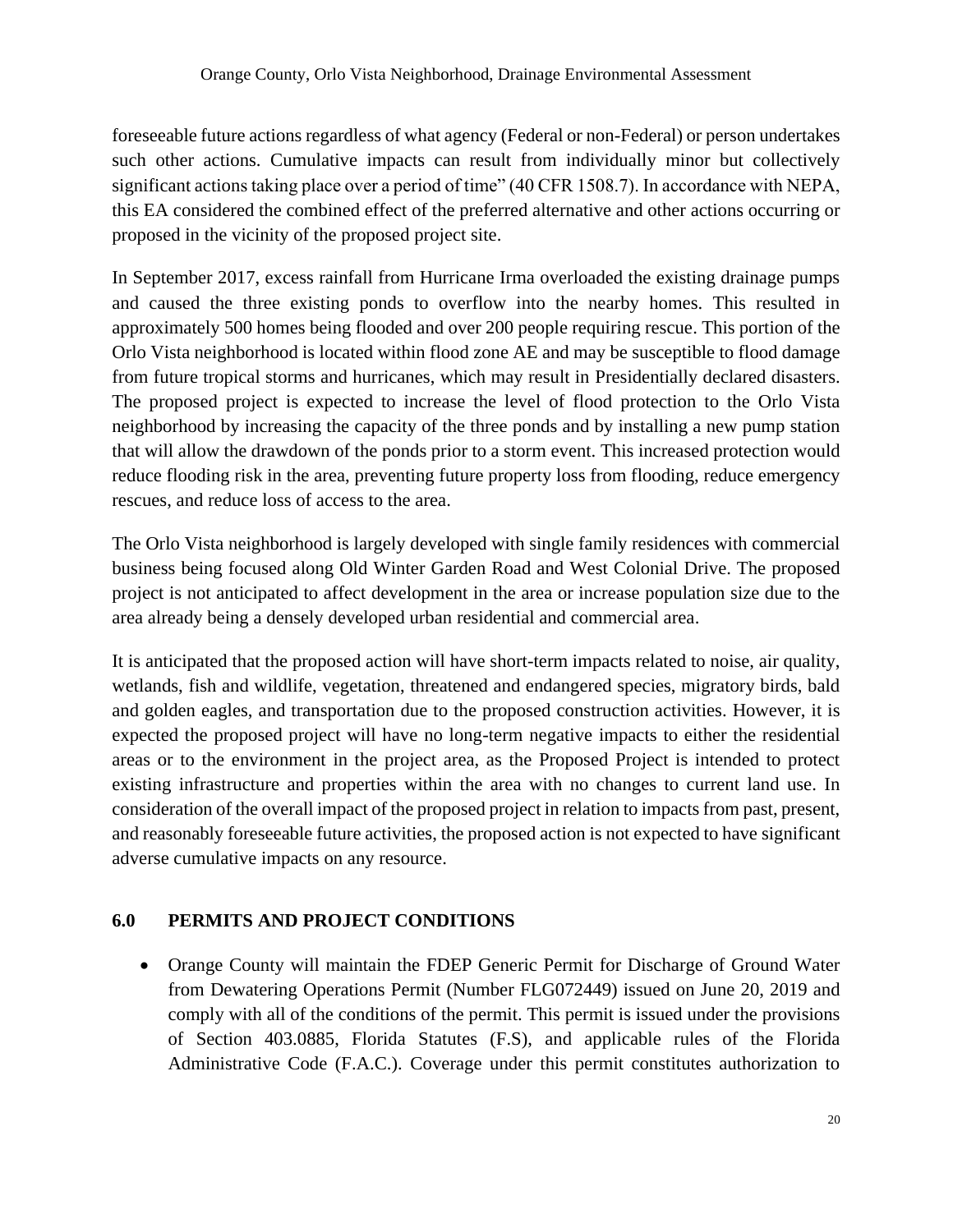discharge to waters of the State pursuant to the Department's federally approved National Pollutant Discharge Elimination System (NPDES) program. See Appendix H.

- • Orange County will maintain South Florida Water Management District (SFWMD) 18, 2020 and comply with all of the conditions of the permit. This permit is issued under F.A.C., and constitutes certification of compliance with state water quality standards under Individual Environmental Resource Permit (Number 48-103547-P) issued on November the provisions of Chapter 373, Part IV, of the F.S. and the rules in Chapter 62-330 of the section 401 of the Clean Water Act, 33 U.S.C. 1341, and a finding of consistency with the Florida Coastal Management Program. See Appendix I.
- MB89957D) issued on June 8, 2021 and comply with all of the conditions of the permit. • Orange County will maintain USFWS Short-Term Eagle Incidental Take Permit (Number See Appendix O.
- Orange County will follow the applicable USFWS Nationwide Standard Conservation Measures as listed in Appendix G.
- Orange County will follow the conditions set forth by the State Historic Preservation Officer (SHPO):
	- $\circ$  If human remains or intact archaeological deposits are uncovered, work in the vicinity of the discovery will stop immediately and all reasonable measures to avoid or minimize harm to the finds will be taken. The applicant will ensure that archaeological discoveries are secured in place, that access to the sensitive area is restricted, and that all reasonable measures are taken to avoid further disturbance of the discoveries. The applicant's contractor will provide immediate notice of such discoveries to the applicant. The applicant shall contact the Florida Division of Historic Resources and FEMA within 24 hours of the discovery. Work in the vicinity of the discovery may not resume until FEMA has completed consultation with SHPO, Tribes, and other consulting parties as necessary. In the event that unmarked human remains are encountered during permitted activities; all work shall stop immediately, and the proper authorities notified in accordance with Florida Statutes, Section 872.05.
	- o Any changes to the approved scope of work will require submission to, and evaluation and approval by, the State and FEMA, prior to initiation of any work, for compliance with Section 106.
	- o Offsite fill will come from either a commercial source or privately owned borrow pit where the fill is not obtained by the horizontal expansion of the pre-existing pit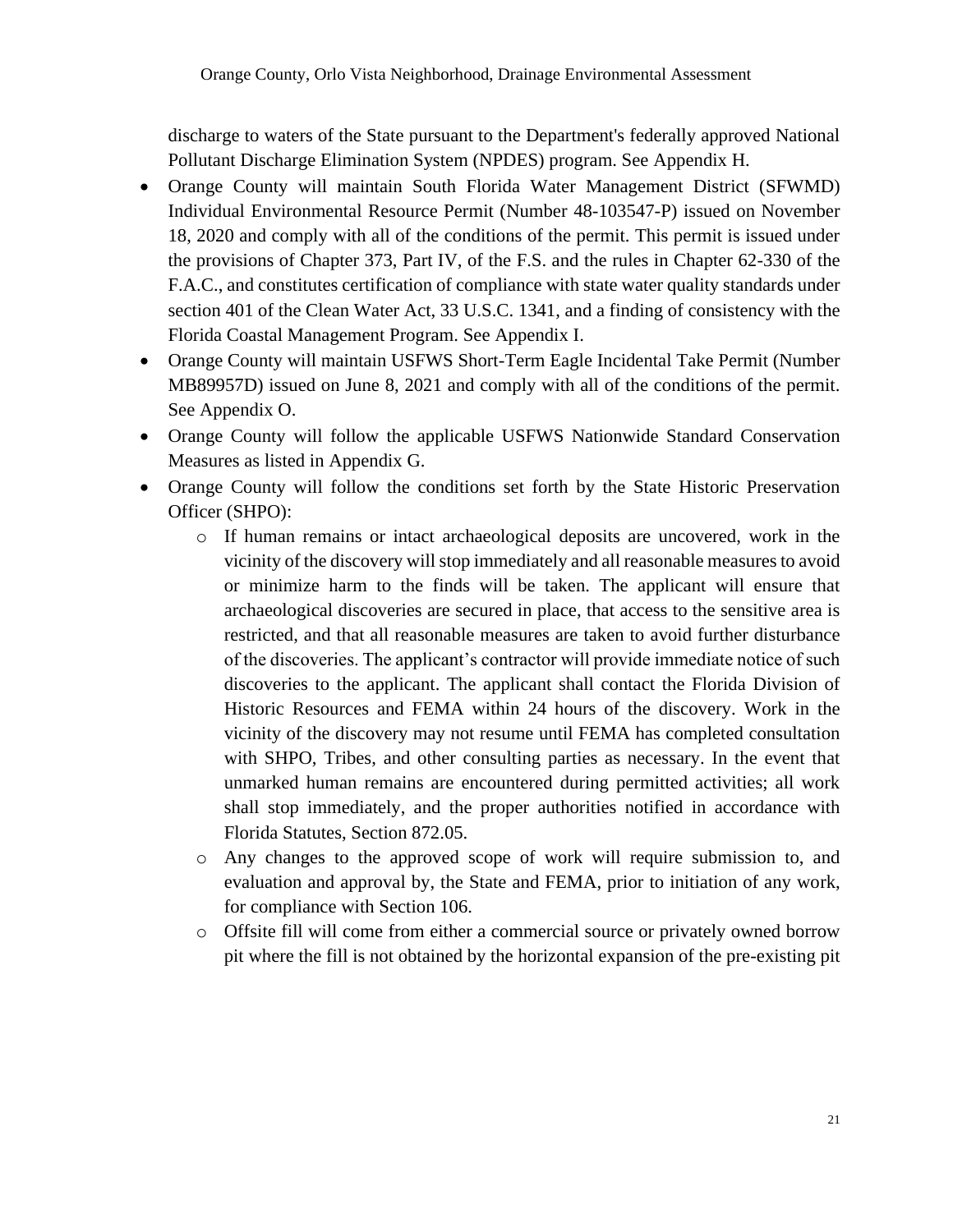#### <span id="page-21-0"></span>**7.0 AGENCY COORDINATION AND PUBLIC INVOLVEMENT**

The following agencies were contacted during the preparation of this EA:

- Alabama-Quassarte Tribal Town
- Florida Division of Historic Resources (SHPO)
- Florida State Clearinghouse
- Miccosukee Tribe of Indians of Florida
- Muscogee (Creek) Nation
- Poarch Band of Creek Indians
- Seminole Tribe of Florida
- Seminole Tribe of Oklahoma
- U.S. Army Corps of Engineers, Jacksonville District

 FEMA issued a disaster-wide initial public notice for Hurricane Irma on October 6, 2017 to notify the public of projects under the Public Assistance, Individual Assistance, and Hazard Mitigation Grant programs that may affect historic properties or that may be occurring within floodplains or wetlands.

 Orange County mailed two separate letters, one on August 12, 2019 and a follow-up in July 2020, to approximately 750 residents in the Orlo Vista area to inform them about the proposed project in the area (Appendix J). The first letter informed the residents that Phase I planning was being conducted in the area for the Preferred Action and provided project details. The second letter invited residents to join an online meeting hosted by Orange County in order to give an update on the status of the project and answer questions the residents might have regarding the proposed project.

 The first meeting was held on August 20, 2019. During this meeting the county did a presentation describing the flooding issues that occurred in the area during Hurricane Irma in 2017, provided a description of the proposed Preferred Alternative, informed the public of the HMGP grant award for Phase I, and notified the residents that a Letter of Map Revision had been submitted that would on July 23, 2020, in which the county provided status updates on the project and additional details Orange County also previously hosted two community meetings to discuss the Preferred Action. change the area's flood zone (Appendix K). The second meeting was hosted via online platform on the proposed project designs (Appendix L).

 The public will be notified of the availability of this EA for review and comment by posting of the public notice on FEMA's website, in the Orlando Sentinel newspaper, and the project location, and a hard copy of the EA will be made available at 4200 South John Young Parkway, Orlando, as both websites. The public comment period ends after 15 days from date of posting in accordance FL 32839 and accessible to the public Monday through Friday from 8:00 AM to 4:00 PM as well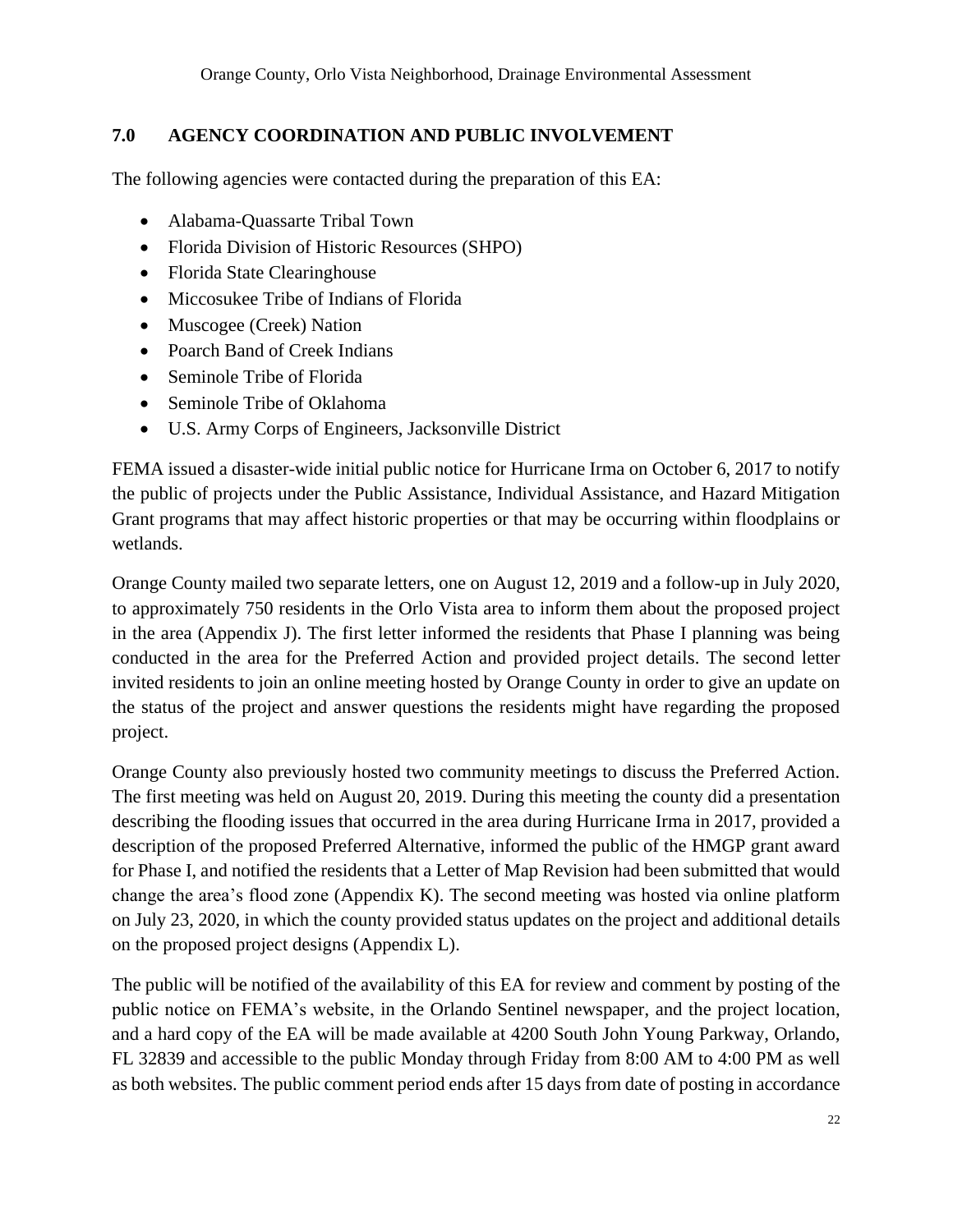Orange County, Orlo Vista Neighborhood, Drainage Environmental Assessment

 with the Notice of Utilization of Streamlined Procedures for Environmental Assessments Associated with Hurricanes Harvey, Irma, Maria, and Nate.

| <b>Name</b>           | Organization | <b>Title</b>                                           |
|-----------------------|--------------|--------------------------------------------------------|
| Kayla Born            | <b>FDEM</b>  | <b>Environmental Specialist II</b>                     |
| <b>Teresa Sanders</b> | <b>FDEM</b>  | <b>Environmental Specialist II</b>                     |
| Kristen Hall          | <b>FDEM</b>  | Historic Preservation & Environmental Specialist II    |
| Stephanie Everfield   | <b>FEMA</b>  | Regional Environmental Officer                         |
| Larissa Hyatt         | <b>FEMA</b>  | <b>Supervisory Environmental Protection Specialist</b> |
| Amanda Calhoun        | <b>FEMA</b>  | <b>Environmental Protection Specialist</b>             |
| Steven Wirtz          | <b>FEMA</b>  | <b>Historic Preservation Specialist</b>                |
| Deana Rausch          | <b>FEMA</b>  | <b>Historic Preservation Specialist</b>                |

#### <span id="page-22-0"></span>**8.0 LIST OF PREPARERS**

#### <span id="page-22-1"></span>**9.0 REFERENCES**

 Audubon. Audubon Florida EagleWatch Nest App. Accessed on October 30, 2020. Retrieved from:<https://cbop.audubon.org/conservation/about-eaglewatch-program>

 EPA. (March 31, 2021). Florida Nonattainment/Maintenance Status for Each Counties for All Criteria Pollutants. Accessed on April 20, 2021. Retrieved from: [https://www3.epa.gov/airquality/greenbook/anayo\\_fl.html](https://www3.epa.gov/airquality/greenbook/anayo_fl.html) 

 EPA. Map of Sole Source Aquifer Locations. Accessed on October 29, 2020. Retrieved from: <https://www.epa.gov/dwssa/map-sole-source-aquifer-locations>

 EPA. Superfund National Priorities List (NPL) Where You Live Map. Accessed on October 26, 2020. Retrieved from:<https://www.epa.gov/superfund/search-superfund-sites-where-you-live>

 Florida Department of Environmental Protection. (February 15, 2021). Brownfields Geoviewer. Accessed on April 12, 2021. Retrieved from:<https://ca.dep.state.fl.us/mapdirect/?focus=brnflds>

 Florida Fish and Wildlife Conservation Commission. Historic Bald Eagle Nesting Areas. Accessed on October 30, 2020. Retrieved from: https://myfwc.maps.arcgis.com/apps/webappviewer/index.html?id=fca6f17a0ef64b7b8bdcb51c9 [de43fb4](https://myfwc.maps.arcgis.com/apps/webappviewer/index.html?id=fca6f17a0ef64b7b8bdcb51c9de43fb4) 

 Geosyntec Consultants, Inc. (April 23, 2020). Geotechnical Pond Design Report – Orlo Vista Flood Mitigation Design.

Geosyntec Consultants, Inc. (May 4, 2020). Drainage Design Report – Orlo Vista Flood Mitigation Project.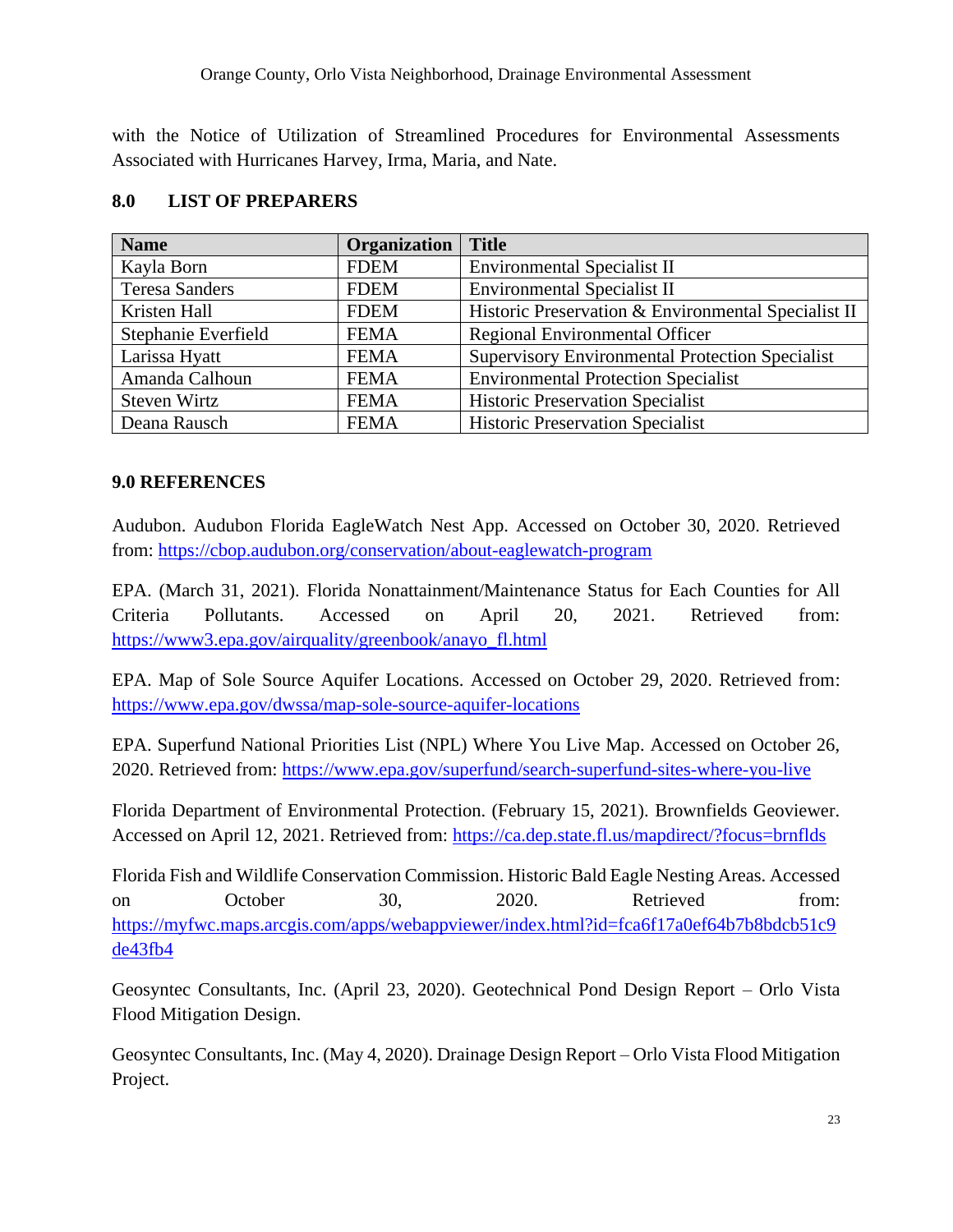National Wild and Scenic Rivers System. Explore Designated Rivers Mapper. Accessed on October 28, 2020. Retrieved from: [https://www.rivers.gov/florida.php.](https://www.rivers.gov/florida.php)

 USDA. (March 30, 2021). Plant Pests and Diseases Programs. Accessed on April 21, 2021. Retrieved from: [https://www.aphis.usda.gov/aphis/ourfocus/planthealth/plant-pest-and-disease](https://www.aphis.usda.gov/aphis/ourfocus/planthealth/plant-pest-and-disease-programs/pests-and-diseases)[programs/pests-and-diseases](https://www.aphis.usda.gov/aphis/ourfocus/planthealth/plant-pest-and-disease-programs/pests-and-diseases) 

 USFWS. Existing Units: CBRS Mapper. Accessed on November 2, 2020. Retrieved from: <https://www.fws.gov/cbra/maps/mapper.html>

 USFWS. (November 21, 2018). Active Wood Stork Nesting Colonies – 2500 Foot Buffer. Accessed Accessed August 12, 2020. Retrieved from [https://www.arcgis.com/home/item.html?id=9a1dc4f4973844699b2fca5431d151c8.](https://www.arcgis.com/home/item.html?id=9a1dc4f4973844699b2fca5431d151c8)

USFWS. IPaC tool assessment accessed on August 3, 2020. Retrieved from: <https://ecos.fws.gov/ipac/>